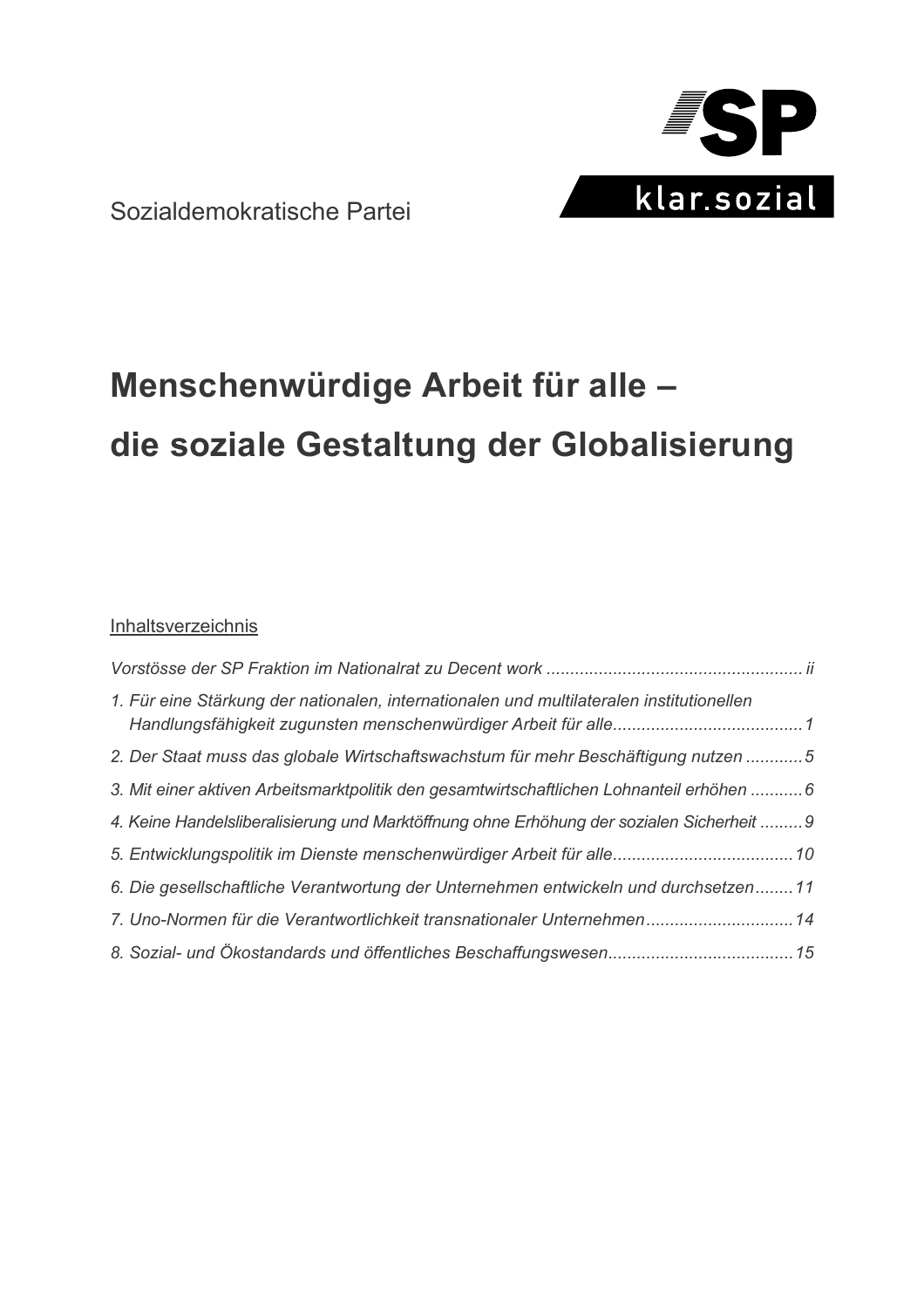## Vorstösse der SP Fraktion im Nationalrat zu Decent work

- 1. Evi Allemann, Postulat 06.3592, Agenda für menschenwürdige Arbeit umsetzen
- 2. André Daquet, Postulat 06.3583, Menschenwürdige Arbeit. Monitoring
- 3. Remo Gysin, Anfrage 06.1183, Empfehlen Weltbank und IWF die Verletzung der ILO-Kernarbeitsnormen?
- 4. Vreni Müller-Hemmi, Postulat 06.3492, Berichterstattung Uno-Paket über wirtschaftliche, soziale und kulturelle Rechte
- 5. Christian Levrat, Interpellation 06.3567, Sicherheit und Gesundheit am Arbeitsplatz
- 6. Christian Levrat, Interpellation 06.3566. Internationale Arbeitsorganisation. Engagement der Schweiz
- 7. Christian Levrat, Postulat 06.3568, Ratifizierung der internationalen Arbeitsnormen durch die Schweiz
- 8. Christian Levrat, Motion 06.3569, Ratifizierung des Übereinkommens Nr. 135 der IAO
- 9. Carlo Sommaruga, Postulat 06.3548, Aktive Beteiligung der Zivilgesellschaft an bilateralen und multilateralen Verhandlungen
- 10. Carlo Sommaruga, Postulat 06.3617. Förderung der Menschenrechte und der Demokratie in Abkommen mit Drittstaaten
- 11. Carlo Sommaruga, Postulat 06.3549, Menschenwürdige Arbeit und Entwicklungszusammenarbeit
- 12. Carlo Sommaruga, Postulat 06.3547, Verwendung von Geldüberweisungen der Gastarbeiterinnen und Gastarbeiter zur Schaffung von menschenwürdigen Arbeitsplätzen
- 13. Evi Allemann, Motion 06.3591, Uno-Konvention über Corporate Accountability
- 14. Evi Allemann, Motion 06.3850, IAO-Kernübereinkommen im öffentlichen Beschaffungswesen
- 15. Vreni Müller-Hemmi, Motion 07.3540, Soziale und ökologische Standards bei der öffentlichen Beschaffung im EDV-Bereich
- 16. Liliane Maury Pasquier, Parlamentarische Initiative 07.455, Ratifizierung des IAO-Übereinkommens Nr. 183 betr. Mutterschaftsschutz
- 17. Christine Goll, Parlamentarische Initiative 07.457, Für einen besseren Schutz der Teilzeitarbeit. Ratifizierung des IAO-Übereinkommens Nr. 175 über die Teilzeitarbeit  $(1994)$
- 18. André Daguet, Parlamentarische Initiative 07.444, Für einen besseren Schutz der Temporärangestellten. Ratifizierung des IAO-Übereinkommens Nr. 181 der Internationalen Arbeitsorganisation (IAO) über private Arbeitsvermittler (1997)
- 19. Jean-Claude Rennwald, Parlamentarische Initiative 07.442. Nachtarbeit. Strengere gesetzliche Regelung. Ratifizierung des IAO-Übereinkommens Nr. 171 der Internationalen Arbeitsorganisation (IAO) über Nachtarbeit (1990)

Alle Vorstösse finden sich im Internet unter http://www.parlament.ch/homepage/su-suchen/su-curia-vista.htm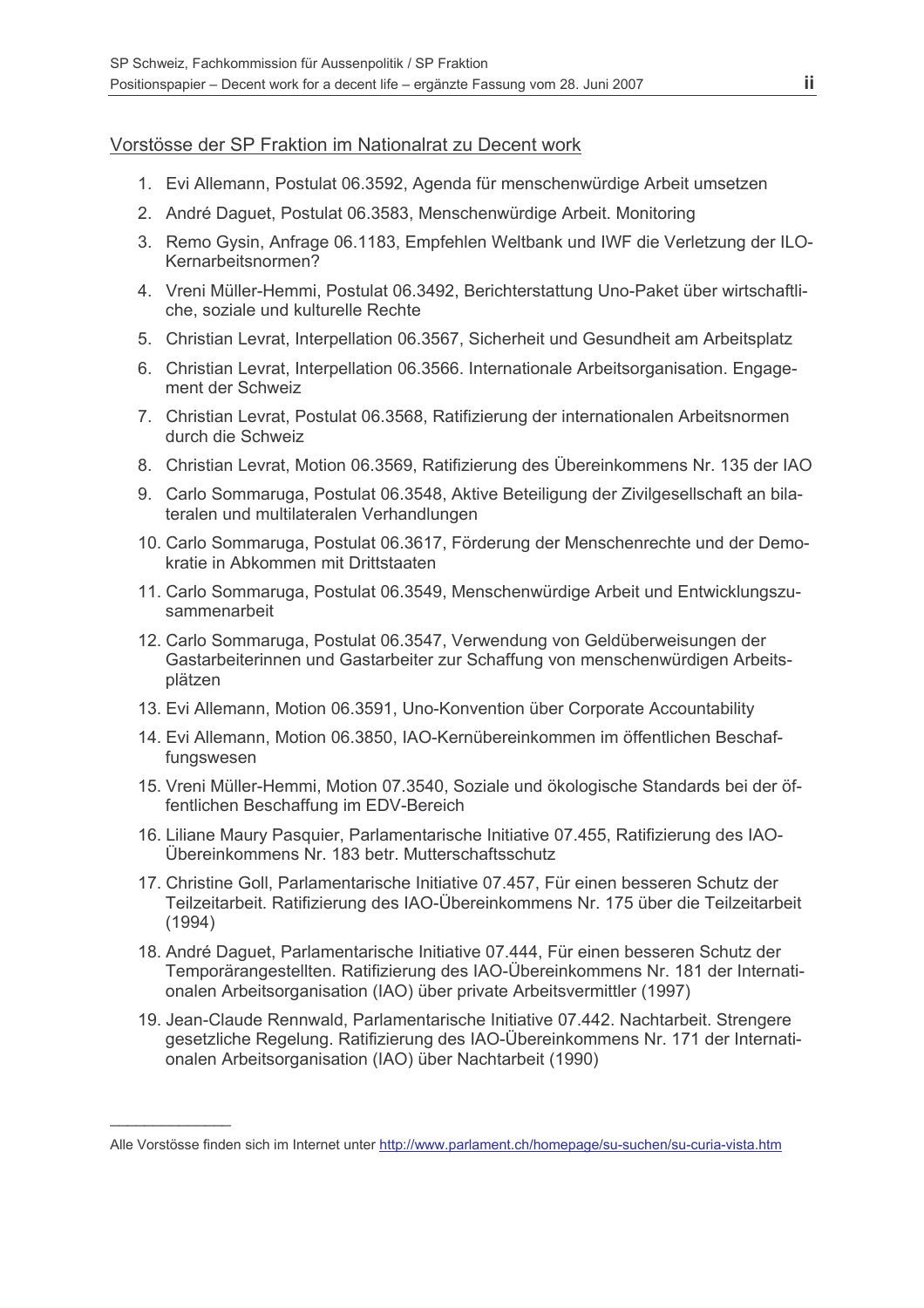## 1. Für eine Stärkung der nationalen, internationalen und multilateralen institutionellen Handlungsfähigkeit zugunsten menschenwürdiger Arbeit für alle

Die Vertiefung der globalen Arbeitsteilung, der technologische Wandel und die demografische Entwicklung haben die Organisation von Produktion und Dienstleistungen auf globaler Ebene einschneidend verändert. Eine wachsende Zahl von Ländern und gesellschaftlichen Gruppen nutzen die Vorteile des sich rasch ausweitenden internationalen Handels. Neben Gewinnern gibt es aber auch viele Verlierer der Globalisierung. Insbesondere Struktur und Verteilung der Beschäftigung verändern sich mancherorts im Zuge einer sozial kalten neoliberalen Politik in nicht annehmbarer Form:

- Wachstum schafft nicht automatisch Arbeitsplätze. Vielmehr hat die durch die Liberalisierung verschärfte Konkurrenz mehr Arbeitsplätze zerstört als neue geschaffen. Die Privatwirtschaft hat ihr Versprechen nicht gehalten. Einer stark expandierenden Weltwirtschaft steht ein wachsendes Heer von Erwerbslosen gegenüber.
- Wachstum schafft auch nicht automatisch bessere Jobs. Vielmehr geht mit der Globalisierung eine nicht annehmbare Prekarisierung der Arbeit einher.
- Wachstum führt nicht automatisch zu steigenden Löhnen. Vielmehr geht der Lohnanteil am weltweiten Sozialprodukt zurück. Die Hälfte aller Erwerbstätigen verdient heute weniger als 2 Dollar pro Tag.
- Dahinter stehen einschneidende Verschiebungen in den Machtverhältnissen: Die Globalisierung hat die Verhandlungsmacht der Arbeitnehmenden entscheidend geschwächt.

Dieser Entwicklung hat eine breite Koalition von Parteien. Gewerkschaften und entwick-Jungspolitischen Organisationen den Kampf angesagt. Sie Janciert am 21. Januar 2007 anlässlich des Weltsozialforums in Nairobi unter dem Titel «Menschenwürdige Arbeit für ein menschenwürdiges Leben» («decent work for decent life», «travail décent pour une vie décente») eine vorerst auf drei Jahre angelegte Kampagne.<sup>1</sup> Deren Träger sind:

- Das Globale Progressive Forum (GPF), in dem die Sozialdemokratische Partei Europas (SPE), die Sozialdemokratische Fraktion im Europäischen Parlament und die Sozialistische Internationale zusammenarbeiten.<sup>2</sup>
- Der am 1. November 2006 gegründete Internationale Gewerkschaftsbund (IBG) (siehe http://www.ituc-csi.org) mit alle seinen Vorläuferorganisationen
- $\bullet$ Das Entwicklungsnetzwerk SOLIDAR (siehe www.solidar.org).

Die Kampagne knüpft an die Agenda für menschenwürdige Arbeit an, die die Internationale Arbeitsorganisation (ILO) 1999 zur Umsetzung der ILO-Erklärung über grundlegende Rechte bei der Arbeit von 1998<sup>3</sup> lanciert hat. Ausgangspunkt bildet das Bestreben, unter den Bedingungen der Globalisierung weltweit das wirtschaftliche und soziale Wachstum in Einklang zu

<sup>1</sup> Siehe für einen ersten Überblick http://www.streetnet.org.za/decentworkdecentlifeflyer.pdf

<sup>2</sup> Die Website des Globalen Progressiven Forums http://www.globalprogressiveforum.org/ bildet ein eigentliches Portal zur weltweiten Kampagne für menschenwürdige Arbeit und bietet zahlreiche Links an. Siehe auch SPE, Medienmitteilung, 23.5.2006, http://www.pes.org/content/view/483/111/lang.en, ETUC, Medienmitteilung, 23.5.2006, http://www.etuc.org/a/2407 und 4.12.2006, http://www.etuc.org/a/3109.

<sup>3</sup> ILO-Erklärung über grundlegende Rechte bei der Arbeit, 1998, im Wortlaut und mit Erläuterungen unter www.humanrights.ch > Themendossier > Transnationale Unternehmen > Menschenrechts-Normen für TNC sowie direkt http://www.oit.org/dyn/declaris/DECLARATIONWEB.DOWNLOAD BLOB?Var DocumentID=1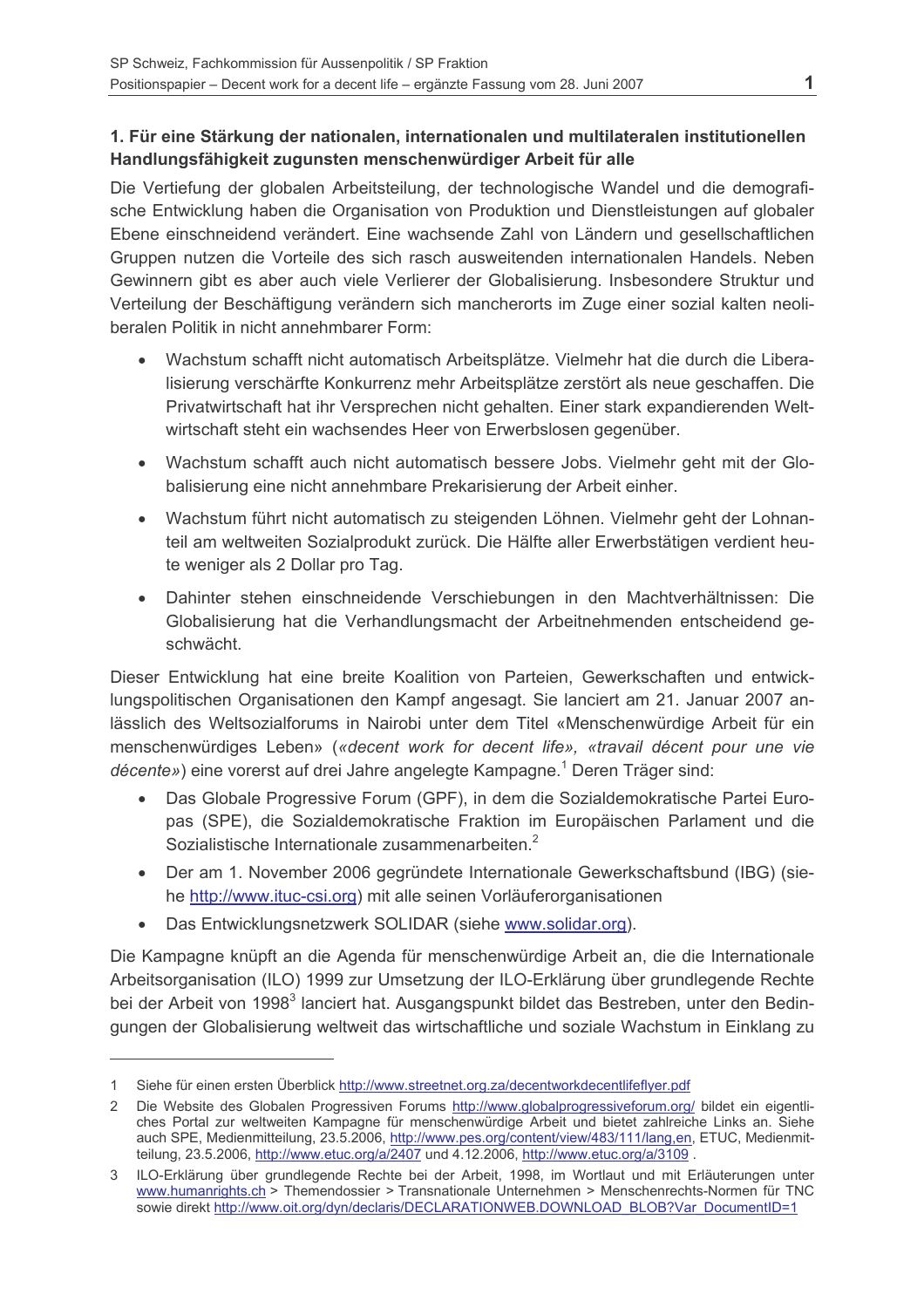bringen. Die vier strategischen Ziele der Agenda lauten: die Arbeitsrechte fördern; Beschäftigungsmöglichkeiten mit angemessenen Einkommen schaffen; mehr Menschen vor sozialen Risiken und dem Verlust der Arbeit schützen und die Wirksamkeit des Sozialschutzes für alle erhöhen; in Gesellschaft und Wirtschaft den sozialen Dialog fördern und die Dreigliedrigkeit zwischen Staat und Sozialpartnern stärken.<sup>4</sup> 2004 erweiterte die ILO-Weltkommission über die soziale Dimension der Globalisierung die Zielsetzung der Agenda für menschenwürdige Arbeit zu einer umfassenden Programmatik von Bestrebungen, um den sozial und beschäftigungspolitisch negativen Folgen, die globalisierte internationale Handels- und Finanzströme auslösen können, zu begegnen.<sup>5</sup>

Die Agenda für menschenwürdige Arbeit bildete den ILO-Beitrag zu den Milleniumszielen der UNO.<sup>6</sup> Von den im Jahr 2000 festgelegten acht Milleniumszielen und 48 Indikatoren fand sich allerdings zur Beschäftigungsfrage vorerst nur ein Indikator.<sup>7</sup> Im September 2005 weitete der Weltgipfel «MDG plus 5» den Ansatz aus und erklärte die menschenwürdige Arbeit zum zentralen Inhalt nationaler und internationaler Politiken. Entwicklungsstrategien und Programmen zur Armutsreduktion.<sup>8</sup> Das Ziel, soziale Standards zu fördern, umzusetzen und zu überwachen, ist heute über die ILO hinaus anerkannt. So vereinbarte die Weltbank mit der ILO, die Agenda für menschenwürdige Arbeit in die zweite Generation der kreditwirksamen Strategien zu Armutsverminderung (PRSP) einzubauen. Freilich betrachtet die ILO die Integration der Agenda für menschenwürdige Arbeit in die PRSP der Weltbank und generell deren Ausrichtung auf soziale und Beschäftigungsprioritäten nach wie vor als ungenügend.<sup>9</sup> Darin spiegelt sich eine Schwäche in der Umsetzung von Verpflichtungen, die die Staatengemeinschaft bereits viele Male eingegangen ist, sei es in den Aktionsgrogrammen der grossen globalen Konferenzen in den neunziger Jahren<sup>10</sup> oder den international vereinbarten Instrumenten, welche die für die soziale, wirtschaftliche und kulturelle Entwicklung unverzichtbaren Grundrechte der Völker schützen, namentlich die universellen Menschenrechte.<sup>11</sup> Sie liefern den Ordnungsrahmen, in dem die sozialen Akteure – Regierungen, Bürger und Bürgerinnen, Konzerne und internationale Organisationen – rechenschaftspflichtig sind.

<sup>4</sup> ILO, Decent work, Geneva 1999, http://www.ilo.org/public/english/standards/relm/ilc/ilc87/rep-i.htm. Zur Folgearbeit der ILO siehe http://www.ilo.org/public/english/decent.htm

<sup>5</sup> ILO-Weltkommission für die soziale Dimension der Globalisierung, Abschlussbericht 2004: «Eine faire Globalisierung» http://www.ilo.org/public/english/fairglobalization/index.htm . Vgl. Internationales Arbeitsamt, Verwaltungsrat, Menschenwürdige Arbeit zu einem globalen Ziel machen. Strategischer grundsatzpolitischer Rahmen (2006–09), http://www.ilo.org/public/german/standards/relm/gb/docs/gb291/pdf/pfa-9.pdf

<sup>6</sup> Dazu siehe http://www.ilo.org/mdg

 $\overline{7}$ Ziel 16: In Zusammenarbeit mit Entwicklungsländern Strategien für menschenwürdige und produktive Arbeit für Junge entwickeln und umsetzen. Indikator: Die Erwerbslosenrate für junge Menschen zwischen 15 und 24 Jahren für beide Geschlechter und insgesamt.

<sup>8</sup> United Nations Summit «MDG plus 5», September 2005, Conclusions § 47.

Die Ausarbeitung von Poverty Reduction Strategy Papers (PRSP) ist eine Voraussetzung, um ausstehende  $\Omega$ Auslandschulden zu streichen und bei der Weltbank und dem IWF weiterhin Kredite zu erhalten. Zur ILO-PRSP-Strategie vgl. http://www.ilo.org/public/english/bureau/integration/departme/national/prsp/index.htm

<sup>10</sup> Siehe insbesondere die Erklärung von Rio und die Agenda 21 (UN-Konferenz über Entwicklung und Umwelt), die Erklärung und das Aktionsprogramm von Wien (UN-Konferenz über Menschenrechte), die Erklärung und das Aktionsprogramm von Kopenhagen (Weltgipfel über Sozialentwicklung), die Erklärung und das Aktionsprogramm von Kairo (UN-Konferenz über Bevölkerung und Entwicklung), die Erklärung und das Aktionsprogramm von Peking (Vierte Weltfrauenkonferenz).

<sup>11</sup> Diese sind der Internationale Pakt über bürgerliche und politische Rechte, der Internationale Pakt über wirtschaftliche, soziale und kulturelle Rechte, die Konvention über die Beseitigung jeder Form der Diskriminierung der Frau, die Erklärung über das Recht auf Entwicklung, die Konvention über die Rechte des Kindes, das IAO-Übereinkommen Nr. 169 über eingeborene und in Stämmen lebende Völker und das Übereinkommen zur Beseitigung jeder Form von Rassendiskriminierung.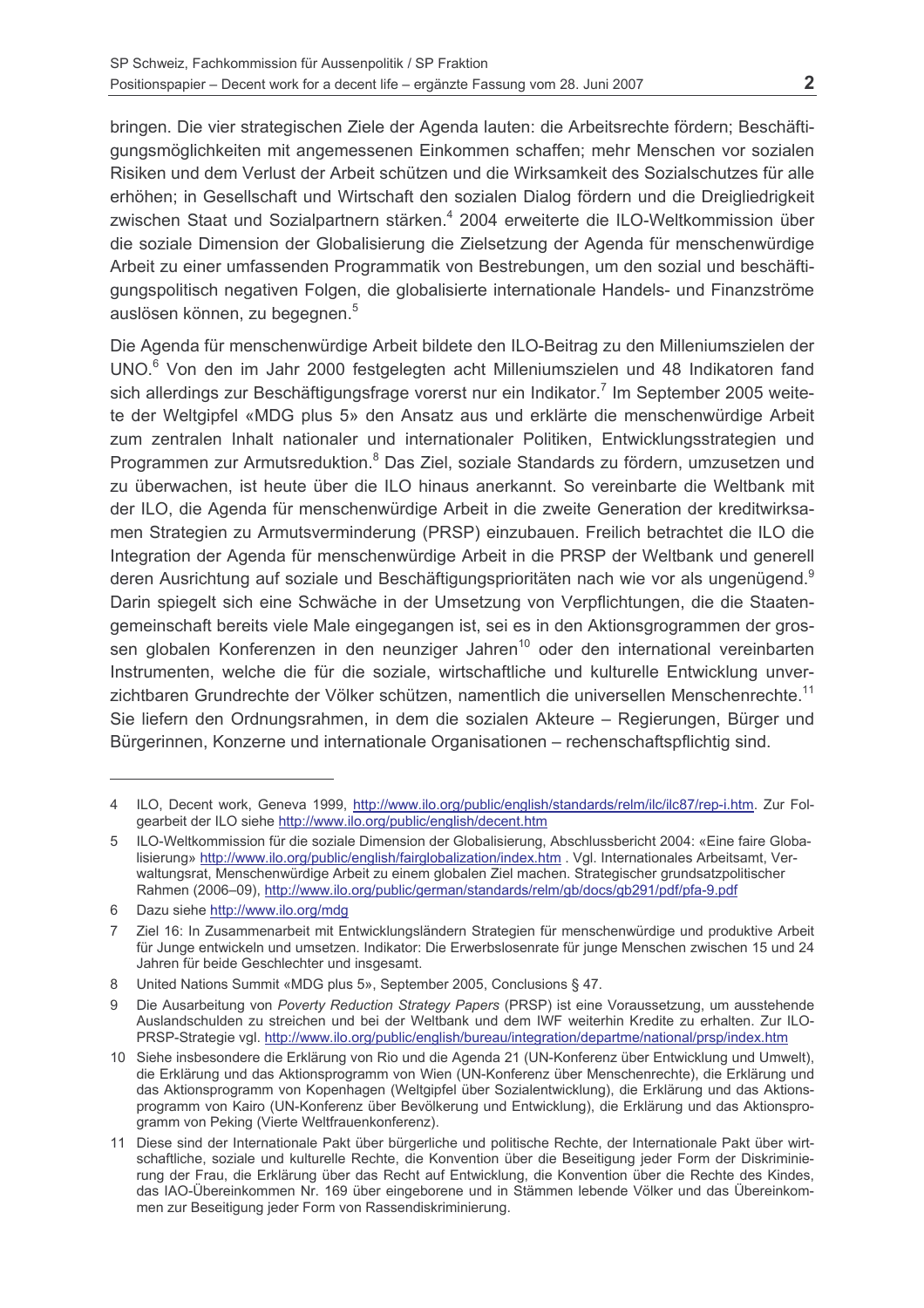Für ILO bildet die Integration der Agenda für menschenwürdige Arbeit in die Programmatik und Arbeit anderer global tätiger Organisationen ein wichtiges Ziel. An erster Stelle ist die Europäische Union (EU)<sup>12</sup> zu erwähnen, die im Zuge des britischen<sup>13</sup> und deutschen Ministeriums für wirtschaftliche Zusammenarbeit und Entwicklung<sup>14</sup> mit der ILO strategische Partnerschaften zur Umsetzung der Agenda für menschenwürdige Arbeit einging und bis 2008 einen Fortschrittsbericht vorlegen wird. Ansätze gibt es auch bei der zur Weltbank gehörenden Internationalen Finanz-Korporation (IFC), die 2006 ein Programm lancierte, um die Agenda in der Privatwirtschaft umzusetzen.<sup>15</sup>

Nur der Schweizerische Bundesrat hat sich bisher kaum geäussert, wie er die Agenda für menschenwürdige Arbeit umsetzen will. Seine diesbezüglichen Hinweise im jährlichen Aussenwirtschaftsbericht sind mehr als kläglich.<sup>16</sup> Zwar hat sich die Schweiz – letztmals am Hochrangigen Treffen des Wirtschafts- und Sozialrates der Vereinten Nationen (Ecosoc) vom Juli 2006 in Genf - dazu bekannt, dass eine produktive Vollbeschäftigung und eine menschenwürdige Arbeit für eine nachhaltige Entwicklung zentral sind.<sup>17</sup> Der Bundesrat betont auch in seinem Bericht über die Menschenrechtsaussenpolitik der Schweiz (2003-2007), das internationale Menschenrechtssystem müsse im Gleichgang mit der wirtschaftlichen Globalisierung gestärkt und ausgebaut werden, damit negativen Globalisierungseffekten wirksam entgegengetreten werden kann. Der Bundesrat zählt die wirtschaftlichen, sozialen und kulturellen Rechte «zu den entwicklungsfähigsten Menschenrechten» und glaubt. dass sich die Chancen der Globalisierung nur verwirklichen lassen, wenn diese wirksam umgesetzt werden: «Der Bundesrat ist entschlossen, das Entwicklungspotenzial dieser Rechte bestmöglich zu erschliessen.»<sup>18</sup> Den Worten folgten bisher aber kaum Taten. Dies ist kein Zufall. Der Bundesrat hat in seiner neuen Zusammensetzung von 2003 generell die Fortentwicklung und die Umsetzung der wirtschaftlichen, sozialen und kulturellen Menschenrechte vernachlässigt.<sup>19</sup>

Für die SP Schweiz ist klar: Globalisierung und weltwirtschaftliches Wachstum können zu mehr Nachhaltigkeit und weniger Armut beitragen, bewirken aber vielfach das Gegenteil. Die Globalisierung muss zwingend sozial und ökologisch gestaltet werden. Die SP Schweiz will ihren Beitrag leisten und beteiligt sich an der internationalen Kampagne für menschenwürdige Arbeit für ein menschenwürdiges Leben. Diese Kampagne knüpft unmittelbar an Positionen an. die die SP Schweiz im Rahmen ihres Positionspapiers «Globalisierung der Gerech-

<sup>12</sup> Kommission der Europäischen Gemeinschaften. Menschenwürdige Arbeit für alle fördern. Der Beitrag der EU zur weltweiten Umsetzung der Agenda für menschenwürdige Arbeit, Mitteilung vom 24. Mai 2006, http://ec.europa.eu/employment\_social/emplweb/news/news\_de.cfm?id=158

<sup>13</sup> United Kingdom, Department for International Development, Labour standards and poverty reduction, Report, June 2004, http://www.dfid.gov.uk/pubs/files/labourstandardsJune04.pdf

<sup>14</sup> http://www.bmz.de/de/themen/menschenrechte/arbeitsnormen/kernarbeitsnormen/arbeitsfelder/index.html

<sup>15</sup> IFC and ILO Team Up to Improve Working Conditions in Global Supply Chains, Press Release, 21.8.2006, http://www.ifc.org/ifcext/media.nsf/content/SelectedPressRelease?OpenDocument&UNID=7CE3928823F945 66852571D500571066

<sup>16</sup> Bundesrat, Bericht zur Aussenwirtschaftspolitik 2005 vom 11.1.2006, Ziffer 3.3.4.

<sup>17</sup> Die am 5.7.2006 vom Ecosoc verabschiedete Erklärung sowie das Statement der Schweiz findet sich unter http://www.deza.admin.ch/index.php?navID=26465&langID=6&itemID=93462&userhash=37469c536b24c81e1b21ca5b0f19d0f8.

<sup>18</sup> Bundesrat. Bericht über die Menschenrechtsaussenpolitik der Schweiz (2003–2007) vom 31.5.2005. Ziffer 3.3 und 4.2.6. Ziffer 4.4.2 weist auch kurz auf die ILO-Strategie für menschenwürdige Arbeit hin.

<sup>19</sup> Der erste - und bisher letzte - Bericht der Schweiz zur Umsetzung des Internationalen Paktes über wirtschaftliche, soziale und kulturelle Rechte (nach Artikel 16 und 17 dieses UNO-Paktes) stammt aus dem Jahre 1998; http://www.eda.admin.ch/sub\_dipl/g/home/arti/report/rapun/eco.html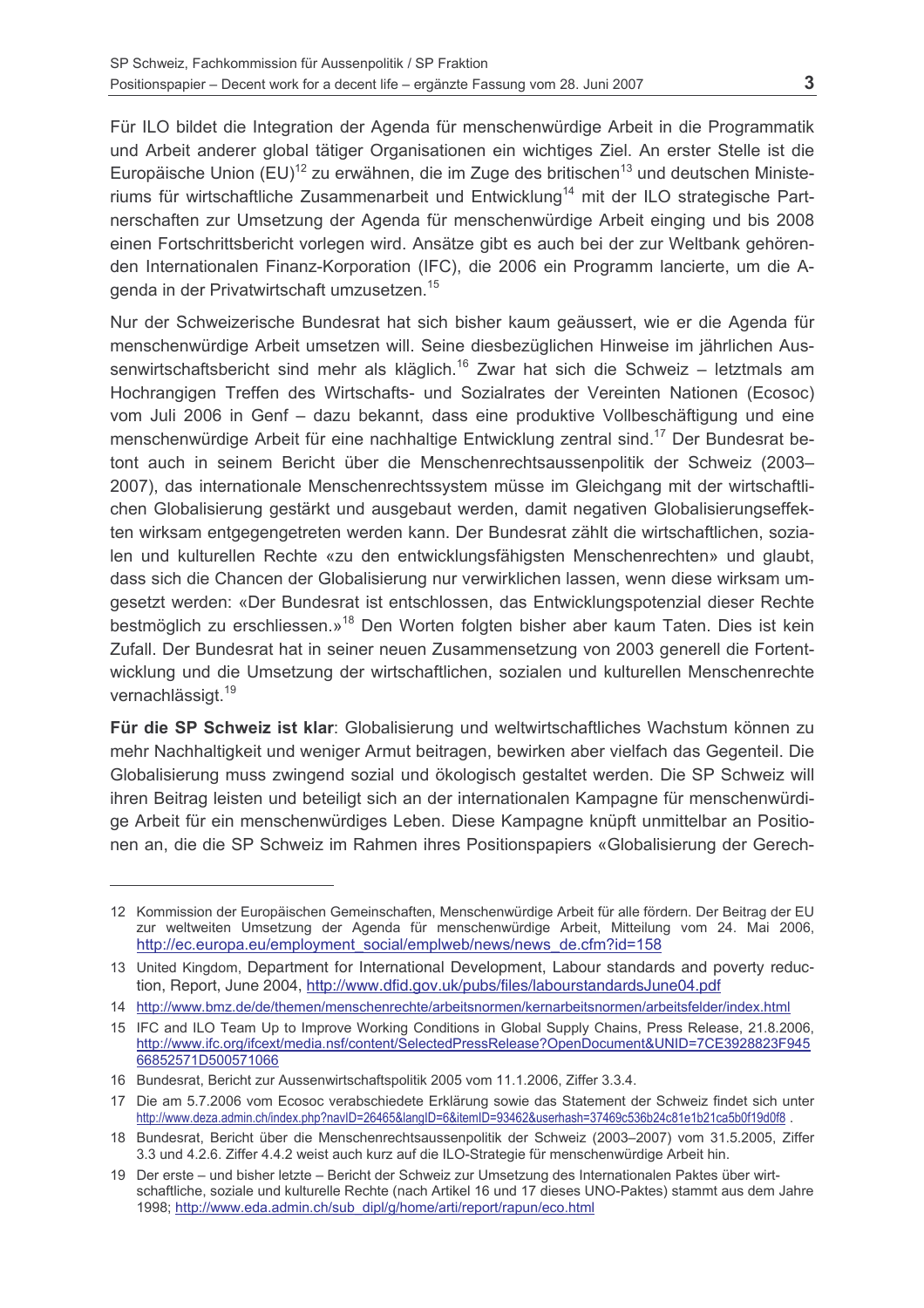tigkeit»,<sup>20</sup> des neuen Wirtschaftskonzepts<sup>21</sup> und ihren Thesen zur WTO<sup>22</sup> erarbeitet hat. Die SP Schweiz unterstützt im Auftrag des Parteitages vom 17. September 2006 in Sursee die Ziele der Kampagne für menschenwürdige Arbeit<sup>23</sup> und will mit ihren Partnern, allen voran dem Schweizerischen Gewerkschaftsbund<sup>24</sup> und dem Schweizerischen Arbeiterhilfswerk, dazu beitragen, die globalen und nationalen Voraussetzungen zu stärken, damit diese wirksam durchgesetzt werden können. In einem ersten Schritt gilt es,

- die Bevölkerung, politischen Institutionen und Entscheidungsträger für das Konzept Menschenwürdige Arbeit für ein menschenwürdiges Leben zu sensibilisieren;
- $\bullet$ stets daran zu erinnern, dass der UNO-Menschenrechtspakt für wirtschaftliche, soziale und kulturelle Rechte sowie die ILO-Kernabkommen mit anderen Menschenrechtsgrundlagen als gleichwertig zu betrachten und durchzusetzen sind;
- aufzuzeigen, dass die Schaffung von Arbeitsplätzen für alle unter menschenwürdigen Bedingungen der einzige Weg aus der Armut und grundlegend für die Stärkung von Demokratie und soziale Kohäsion ist:
- Entwicklungs-, Wirtschafts-, Handels-, Sozial- und Finanzpolitiken auf nationaler wie auf internationaler Ebene entsprechend zu beeinflussen, so dass monetäres Wachstum und Gleichgewicht der öffentlichen Finanzen nicht mehr einziges Oberziel sind.

## Die SP Schweiz fordert:

- a) Die Schweiz muss mit der ILO eine strategische Partnerschaft zur Umsetzung der Agenda für menschenwürdige Arbeit eingehen und in der Weltbankgruppe, dem IWF, der UNO, der WTO und der OECD darauf hinwirken, dass diese die Förderung der Beschäftigung und menschenwürdiger Arbeitsbedingungen als strategisches Ziel in ihre Politiken integrieren und die Wechselwirkungen zwischen den Zielen der ILO-Agenda und Wirtschaftswachstum. Investitionen. Handel und Entwicklung bearbeiten.<sup>25</sup>
- b) Die Schweiz muss ein gezieltes Monitoring aufbauen und alle ihre Aussenbeziehungen danach befragen, wie sie sich auf die soziale Dimension der Globalisierung und die Agenda für menschenwürdige Arbeit auswirken.<sup>26</sup>
- c) Die Schweiz muss dazu beitragen, dass die Kenntnisse über menschenwürdige Arbeit verbessert und in der Öffentlichkeit bekannt werden, damit wirksamer gehandelt und besser überzeugt und mobilisiert werden kann.

<sup>20</sup> SP Schweiz, Globalisierung der Gerechtigkeit, Positionspapier, verabschiedet von der Geschäftsleitung am 7.1.2003, http://al.sp-ps.ch/data/Pospap-d/Globalisierungsplattform.pdf

<sup>21</sup> SP Schweiz, Wirtschaftskonzept, verabschiedet von der Delegiertenversammlung vom 24.6.2006 in Delémont, http://al.sp-ps.ch/data/DIV/Medienkonferenzen/060410 Wirtschaftskonzept/2006-04-10 Wirtschaftskonzept d.pdf

<sup>22</sup> SP Schweiz, Thesen zur WTO, verabschiedet durch die SP-Fraktion am 3.10.2005, http://al.spps.ch/data/DIV/2005-10-03 WTO-SP-Thesen d.pdf

<sup>23</sup> SP Schweiz. Resolution «Menschenwürdige Arbeit für alle», verabschiedet am Parteitag in Sursee, 17.9, 2006. http://al.sp-ps.ch/data/DIV/Resolutionen/2006-09-17 Sursee SP-Parteitag Decent-work Resolution dt.pdf

<sup>24</sup> Der Schweizerische Gewerkschaftsbund (SGB) verabschiedete am 11. November 2006 im Rahmen seines Kongresses eine Resolution «Decent work - decent life». Darin hält der SGB fest, dass er sich an der gleichnamigen Kampagne des SAH beteiligt (siehe http://www.sgb.ch/uploads/files/wuerdige%20arbeit2.pdf). Vgl. auch Serge Gaillard, Kein Zielkonflikt zwischen Vollbeschäftigung und Arbeitsbedingungen, 6.11.2006, http://www.sgb.ch/d-download/061106 sergegaillard.pdf

<sup>25</sup> Vgl. Evi Allemann, Postulat 06.3592, Agenda für menschenwürdige Arbeit umsetzen.

<sup>26</sup> Vgl. André Daguet, Postulat 06.3583, Menschenwürdige Arbeit. Monitoring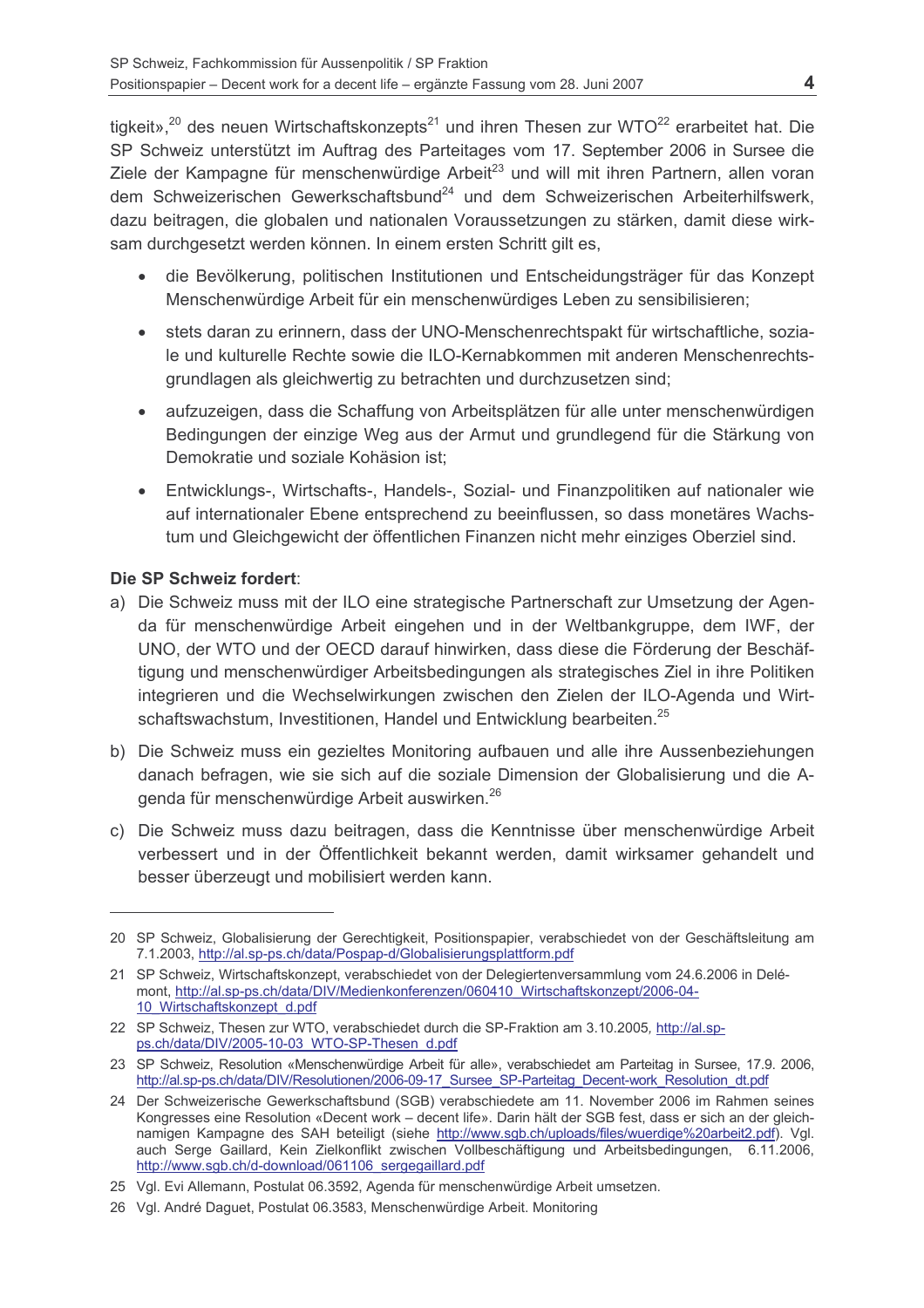- d) Die Schweiz soll sich dafür einsetzen, dass die ILO-Agenda für menschenwürdige Arbeit zu einem integralen Teil der gesamten Tätigkeit der Weltbank wird.<sup>27</sup> namentlich der nationalen Armutsstrategien (PRSP) und Länderstrategien (CASs).
- e) Die Schweiz muss ihr Engagement zur Fortentwicklung und Durchsetzung des UNO-Menschenrechtspaktes für wirtschaftliche, soziale und kulturelle Menschenrechte und die ILO-Kernkonventionen verstärken und alles daran setzen, damit diese auf allen Ebenen. insbesondere auch im UNO-Menschenrechtsrat, gleichwertig mit anderen Menschenrechtsgrundlagen beachtet und durchgesetzt werden.<sup>28</sup>

#### 2. Der Staat muss das globale Wirtschaftswachstum für mehr Beschäftigung nutzen

Entgegen der Annahme vieler Regierungen in aller Welt ist die Schaffung von Arbeitsplätzen kein automatisches Nebenprodukt von Wirtschaftswachstum. Wachstum allein garantiert weder mehr noch bessere Arbeitsplätze. Vielmehr ist oft das Gegenteil der Fall. Studien der Internationalen Arbeitsorganisation (ILO) beweisen eindrücklich, dass in den letzten 10 Jahren die globale Wirtschaft jährlich um 4.1% wuchs, die Erwerbslosenrate aber im gleichen Zeitraum um 11% stieg.<sup>29</sup> Das hochrangige Treffen des Wirtschafts- und Sozialrates der Vereinten Nationen (Ecosoc) vom Juli 2006 in Genf stellte fest, dass trotz markantem Wachstum der Weltwirtschaft die Zahl der Erwerbslosen im Jahre 2005 weltweit einen neuen Höhepunkt erreicht hat.<sup>30</sup> Ein von zwei Erwerbslosen sind Jugendliche. Dies ist vom menschlichen Standpunkt eine Tragödie, und hat verheerende Wirkungen auf die Wirtschaft, den sozialen Zusammenhalt, Sicherheit und Frieden.

Für die SP ist klar: Um gegen die globale Beschäftigungskrise anzugehen, genügt eine auf Wachstum ausgerichtete Wirtschaftspolitik nicht, ganz gleich, ob sie eher angebots- oder nachfrageorientiert ist. Vielmehr muss sich die gesamte Politik, sei es Wirtschafts-, Finanz-, Arbeitsmarkt- oder Sozialpolitik wie auch die Entwicklungspolitik, am Ziel der Beschäftigung orientieren. Das globale Wirtschaftswachstum muss zu einer markanten Erhöhung der Beschäftigung führen. Die Erfahrung zeigt: Es genügt nicht, der Privatwirtschaft gute Rahmenbedingungen zur Verfügung zu stellen. Vielmehr ist der Staat unverzichtbar, um den Zugang aller zu voller und produktiver Beschäftigung und würdiger Arbeit für alle zu fördern. Zentral sind massive staatliche Investitionen und die Bereitstellung öffentlicher Dienste wie Gesundheit und Bildung. Öffentliche Investitionen in eine beschäftigungsfördernde Infrastruktur, insbesondere in ländlichen Gebieten und zugunsten von Frauen und Jugendlichen, haben unmittelbare Wirkung auf die Verminderung von Armut.

#### Die SP fordert deshalb:

a) Die Schweiz muss eine aktive Beschäftigungsaussenpolitik entwickeln, die im Verbund mit Partnerstaaten und internationalen Organisationen geeignet ist, die weltweite Beschäftigung markant zu steigern. Dabei ist zu berücksichtigen, dass oft kein Mangel an Arbeit an sich besteht, sondern ein Mangel an menschenwürdigen und produktiven Arbeitsmöglichkeiten.

<sup>27</sup> Vgl. Remo Gysin, Anfrage 06.1183, Empfehlen Weltbank und IWF die Verletzung der ILO-Kernarbeitsnormen?

<sup>28</sup> Val. Vreni Müller-Hemmi. Postulat 06.3492. Berichterstattung Uno-Paket über wirtschaftliche, soziale und kulturelle Rechte (der Bundesrat beantragt die Annahme des Postulates).

<sup>29</sup> ILO, Key Indicators of the Labour Market, 4th edition, 2006, http://www.ilo.org/public/english/employment/strat/kilm/

<sup>30</sup> http://162.23.39.120/dezaweb/ressources/resource en 93458.pdf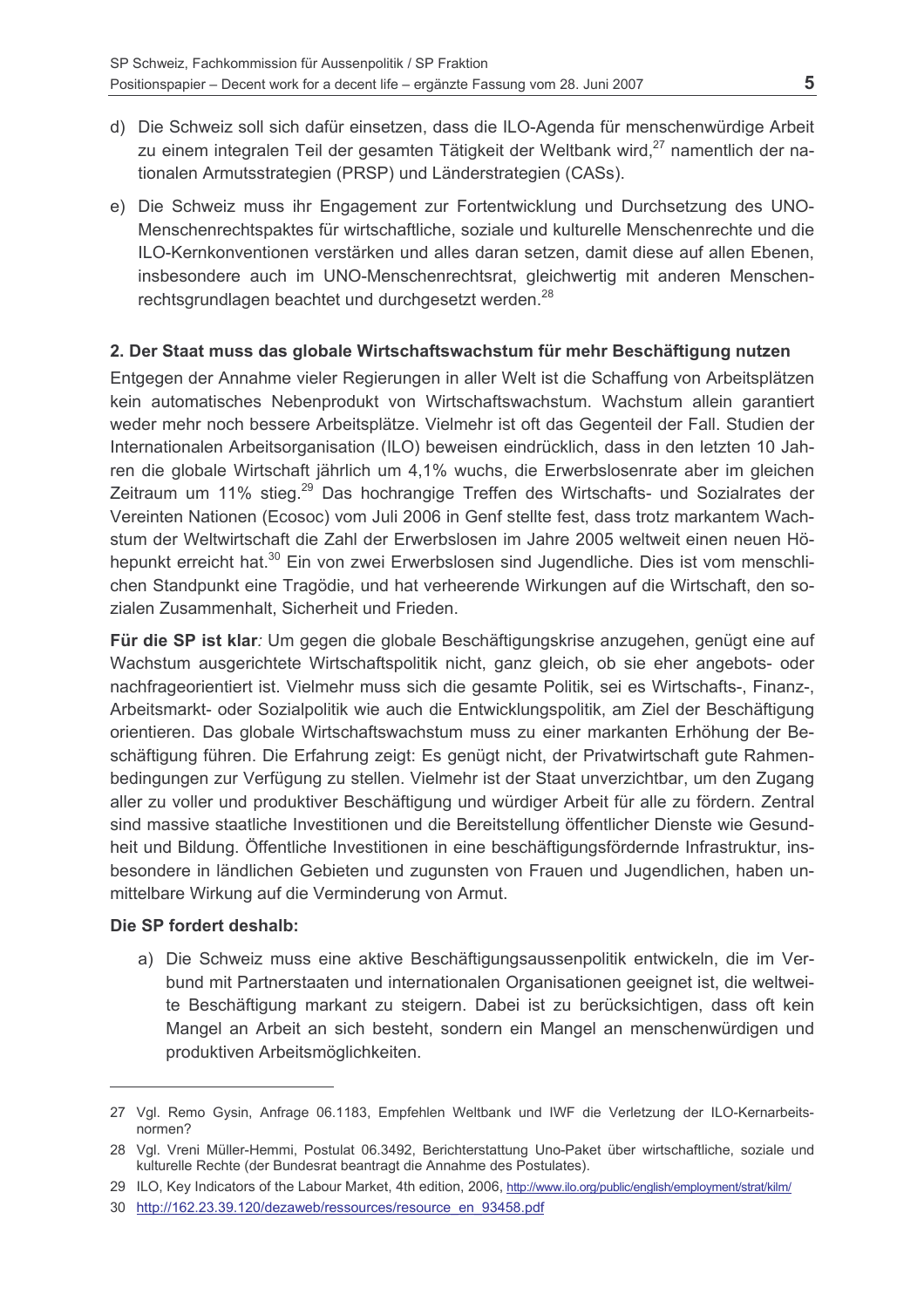- b) Die Schweiz muss bei jeder Liberalisierungsmassnahme, die der Bundesrat oder die Bundesversammlung vorschlagen, eine Abschätzung der Auswirkung auf die Beschäftigung (Employment Impact Assessment) durchführen.
- c) Der massive Zustrom von Frauen auf den Arbeitsmarkt bietet in vielen Ländern eine einzigartige Möglichkeit, um die Gleichbehandlung am Arbeitsplatz zu fördern, insbesondere durch die Verbesserung der Vereinbarkeit von Beschäftigungs- und Arbeitsbedingungen mit reproduktiven und familiären Verantwortlichkeiten. Hier hat die Schweiz im Inland einen grossen Nachholbedarf. Sie hat zudem die Aufgabe, ausgewählte Partnerstaaten in der Verfolgung dieses Ziels zu unterstützen.
- d) Es ist der reibungslose Übergang der Jugendlichen von Bildung und Ausbildung zur Arbeit zu gewährleisten. Auch hier hat die Schweiz im Inland einen grossen Nachholbedarf und die Aufgabe, ausgewählte Partnerstaaten in der Verfolgung dieses Ziels zu unterstützen
- e) Die Schweizerische Handels- und Wirtschaftsförderung auf bilateraler und multilateraler Ebene muss die ILO-Agenda für menschenwürdige Arbeit als strategisches Element in ihre Politik aufnehmen. Dabei sind die Aussenwirtschafts-Instrumente (Exportrisikogarantie, Investitionsrisikogarantie, Budgethilfen, Standortförderung) auf ihre Wirkung auf Beschäftigung und Arbeitsbedingungen zu überprüfen.
- f) Die Privatwirtschaft, die Gewerkschaften, die Konsumenten und Konsumentinnen und die ganze Zivilgesellschaft aus Nord und aus Süd können und müssen zur Umsetzung der ILO-Agenda für menschenwürdige Arbeit beitragen. Staatliche und nichtstaatliche Akteure dürfen nicht gegeneinander ausgespielt werden, sondern müssen neue Formen der Zusammenarbeit und gegenseitigen Unterstützung entwickeln, sowohl als Dialogpartner als auch im Vollzug.<sup>31</sup>

## 3. Mit einer aktiven Arbeitsmarktpolitik den gesamtwirtschaftlichen Lohnanteil erhöhen

Wachstum führt nicht automatisch zu steigenden Löhnen. Ganz im Gegenteil wies die Bank für Internationalen Zahlungsausgleich (BIZ) nach, dass die Löhne mit dem weltweiten Wirtschaftswachstum seit drei Jahrzehnten nicht mehr mithalten. Die BIZ berechnete, dass die gesamtwirtschaftlichen Lohnquoten in dieser Periode weltweit um 5% zurückgingen.<sup>32</sup> Die Schere zwischen Kapital- und Lohneinkommen öffnet sich immer mehr.

Gleichzeitig öffnet sich die Schere zwischen hohen und tiefen Lohneinkommen. Von der Globalisierung sind Menschen mit niedrigen Einkommen besonders betroffen. Die Integration der aufstrebenden Volkswirtschaften in den globalen Produktionsprozess hat laut BIZ das Angebot der für die Weltwirtschaft verfügbaren Arbeitskräfte in den letzten Jahren verdoppelt. Die stark angestiegene grenzüberschreitende Arbeitskräftemobilität, die tatsächliche oder angedrohte Verlagerung der Produktion und die Öffnung der Märkte für Waren und Dienstleistungen hat, wie die BIZ aufzeigt, die Verhandlungsmacht von ArbeitnehmerInnen und Gewerkschaften geschwächt.<sup>33</sup> Eine rasch wachsende Zahl von Arbeitsplätzen ist der Konkurrenz durch rechtlose und miserabel bezahlte Kollegen und Kolleginnen ausgesetzt.

<sup>31</sup> Siehe SP-NR Carlo Sommaruga. Postulat 06.3548. Aktive Beteiligung der Zivilgesellschaft an bilateralen und multilateralen Verhandlungen; derselbe, Postulat 06.3549, Menschenwürdige Arbeit und Entwicklungszusammenarhei

<sup>32</sup> Bank für Internationalen Zahlungsausgleich (BIZ), 76. Jahresbericht, Basel 2006, S. 21f.

<sup>33</sup> Bank für Internationalen Zahlungsausgleich (BIZ), 76. Jahresbericht, Basel 2006, S. 22.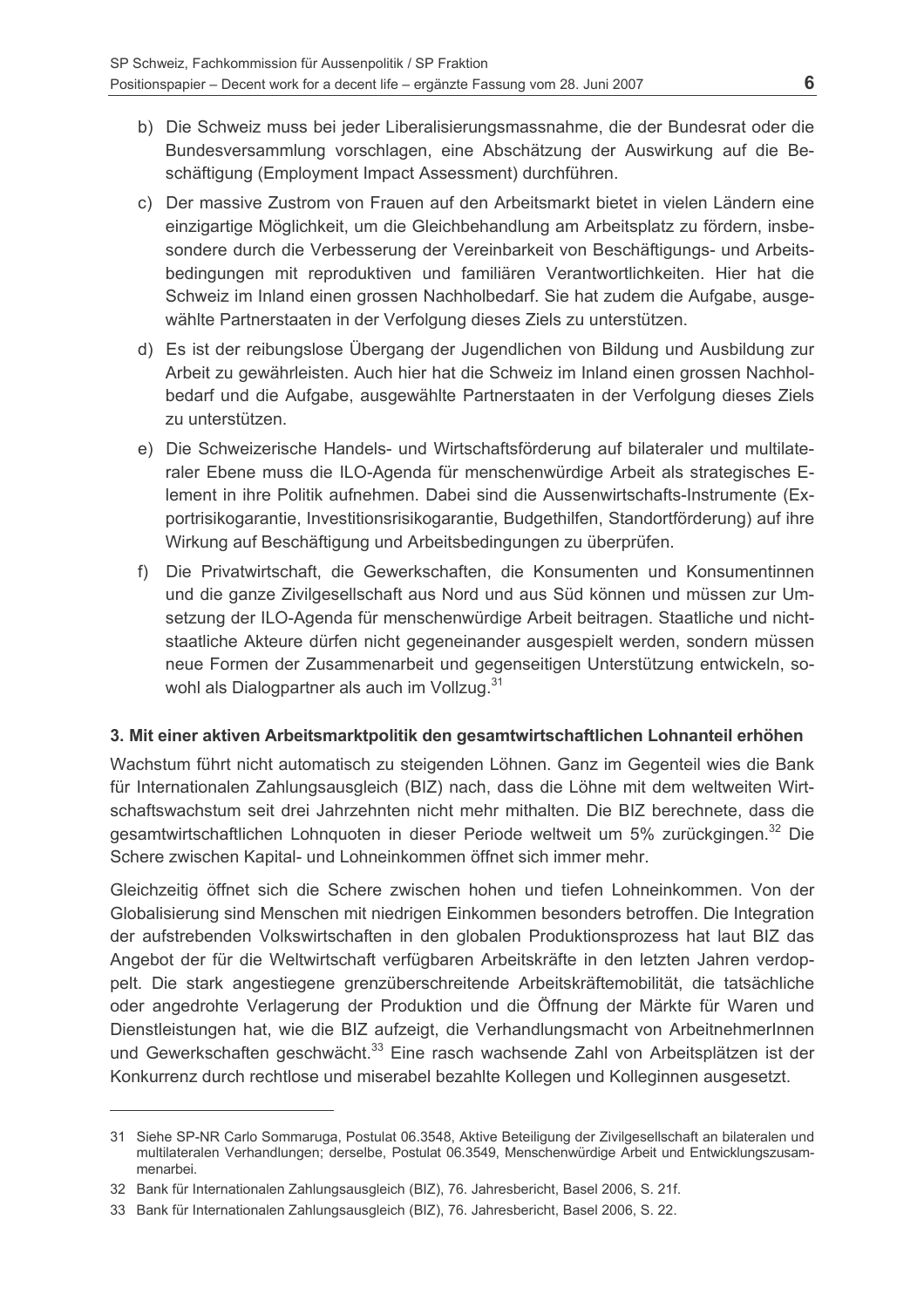Von den 2,8 Milliarden Erwerbstätigen auf der Welt leben 1,4 Milliarden unter dem Existenzminimum von 2 US-Dollar pro Tag. 500 Millionen Erwerbstätige leben mit weniger als 1 US-Dollar pro Tag in extremer Armut. Viele davon leben und arbeiten im informellen Sektor oder sind Opfer der fortschreitenden Prekarisierung der Arbeit auch im formellen Sektor. Prekäre Arbeitsverhältnisse sind dabei längst nicht nur ein Phänomen bildungsferner Schichten, sondern kann Erwerbstätige auf allen Ebenen treffen. Das Phänomen der Working Poor und ein rasch wachsender Anteil informeller und prekärer Arbeit bedeutet für viele Familien – besonders betroffen sind Frauen und junge Menschen - trotz harter Arbeit ein Abfallen unter die Armutsgrenze und ein permanenter Zustand struktureller Unsicherheit und Verwundbarkeit. Aufgrund der Globalisierung und des wachsenden Wettbewerbsdrucks auf den Arbeitsmärkten nimmt die prekäre Arbeit auch in den industrialisierten Ländern zu. In der Schweiz rechnet man heute mit rund 300'000 Working poor.<sup>34</sup>

Für die SP ist klar: Dass wir auf den internationalen Märkten Konkurrenz haben, ist normal. Die blosse Tatsache, dass anderswo kostengünstiger produziert wird, darf nicht dazu führen. dass der Marktzugang verschlechtert wird. Dass die Konkurrenz billiger sein kann, erleben wir täglich und ist normaler Wettbewerb. Dass aber die Konkurrenz deswegen billiger ist, weil sie die Rechte der Arbeitnehmenden und Sozialstandards nicht einhält, unverantwortlich die Umwelt zerstört, Demokratie und Mitbestimmung von arbeitenden Menschen nicht zulässt, können wir als Sozialdemokraten nicht tolerieren.

Mehr und bessere Jobs für alle, die Stärkung der sozialen Sicherheit, der verbesserte Dialog der Sozialpartner und die Durchsetzung von sozialen Mindeststandards für alle sind unverzichtbar. Die Schaffung voller, produktiver Beschäftigung und menschenwürdiger Arbeitsbedingungen ist nicht nur ein Gebot der Menschlichkeit, sondern auch wirtschaftspolitisch geboten. Sie haben nicht nur positive Auswirkungen auf das Sicherheitsgefühl der Arbeitnehmenden und den gesellschaftlichen Zusammenhalt. Vielmehr schlägt sich eine solche Politik auch positiv auf die Nachfrage nieder und stabilisiert so Wirtschaft und Konjunktur. Zudem steigt die Produktivität, wenn fundamentale Arbeitsbedingungen eingehalten und elementare Regeln der Arbeitsgesundheit und der Arbeitssicherheit verbessert werden. Es ist nicht annehmbar, dass die Regierungsvertreter der Schweiz in der Internationalen Arbeitskonferenz vom Sommer 2006 sich gegen ein neues ILO-Übereinkommen für Sicherheit und Gesundheit am Arbeitsplatz ausgesprochen und sich damit international vollkommen isoliert haben.<sup>35</sup>

## Die SP fordert deshalb:

Die Schweiz muss in ihrer ILO-Politik wieder zu einer konstruktiven Haltung zurückfinden:

a) Die Schweiz muss endlich ihre Gesetzgebung mit den Bestimmungen des ILO-Übereinkommens Nr. 98 über die Anwendung der Grundsätze des Vereinigungsrechts und des Rechts auf Kollektivverhandlungen in Einklang bringen und den Schutz gegen missbräuchliche Kündigungen aus antigewerkschaftlichen Motiven verbessern.<sup>36</sup>

<sup>34</sup> Einen guten Überblick der Studien und Handlungsvorschlägen betreffend Working poor in der Schweiz bietet die Internet-Seite http://www.evd.admin.ch/evd/dossiers/working\_poor/index.html?lang=de.

<sup>35</sup> Vergleiche SP-NR Christian Levrat, Interpellation 06.3567, Sicherheit und Gesundheit am Arbeitsplatz.

<sup>36</sup> Der Schweizerische Gewerkschaftsbund (SGB) hat diesbezüglich 2003 beim ILO-Ausschuss für Vereinigungsfreiheit Klage eingereicht. Dieser richtete am 17. November 2004 eine entsprechende Empfehlung an die Schweiz. Der Bundesrat hielt in seiner Stellungnahme vom 16. Juni 2006 aber an seiner ablehnenden Haltung fest. Am 15. November 2006 hat der IAO-Verwaltungsrat eine interimistische Empfehlung verabschiedet, in der er die Schweiz auffordert, Massnahmen zu ergreifen um sicherzustellen, dass der Schutz von Gewerkschaftsvertretern vor missbräuchlicher Kündigung jenem des Gleichstellungsgesetzes entspricht und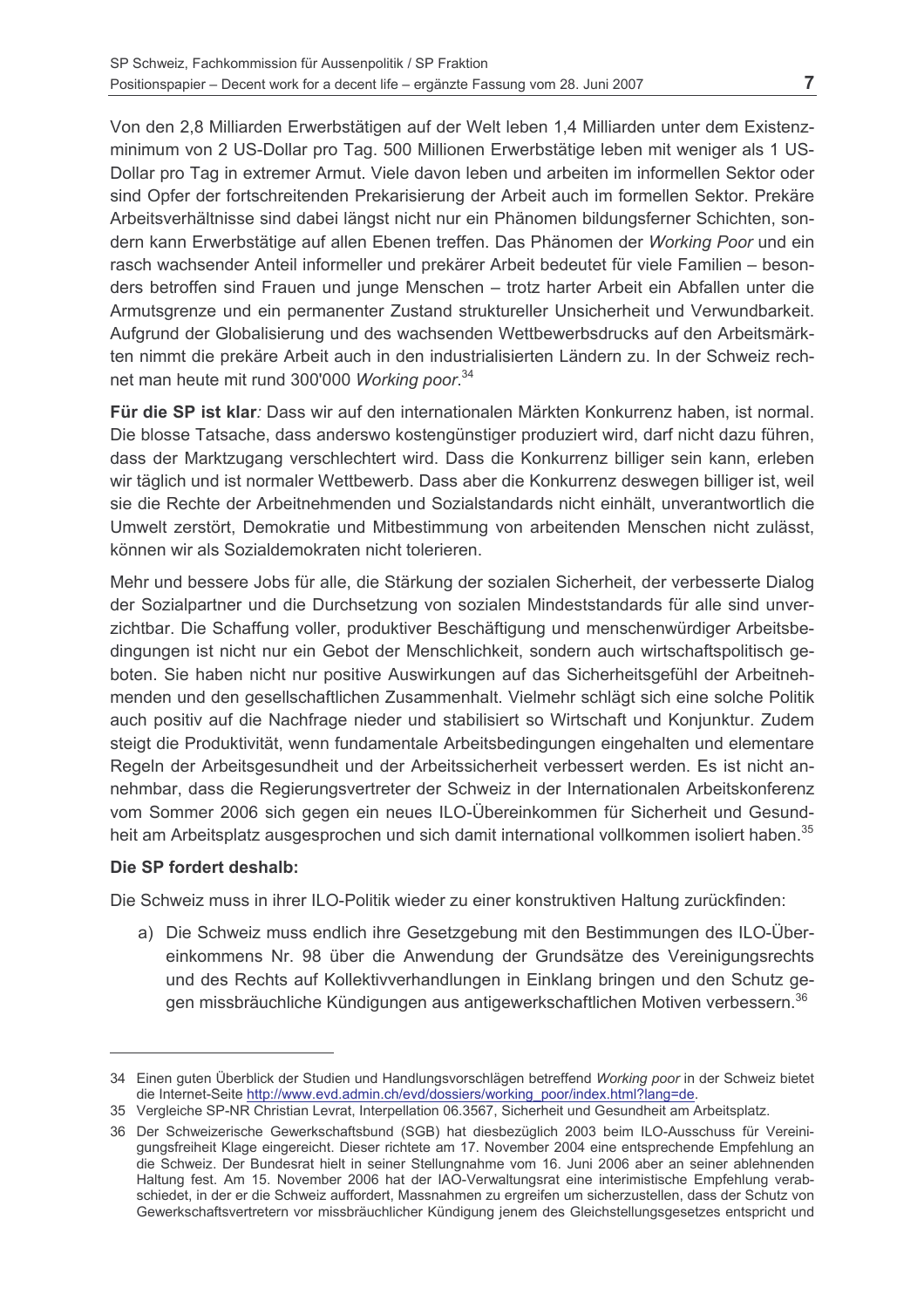- b) Die Schweiz muss konsequent alle wichtigen ILO-Übereinkommen ratifizieren und dafür die entsprechenden Voraussetzungen schaffen, namentlich folgende noch immer nicht ratifizierte Übereinkommen<sup>37</sup>
	- das Ü 183 über den Mutterschutz (Neufassung), 2000
	- das Ü 181 über private Arbeitsvermittler, 1997
	- das  $\ddot{\mathrm{U}}$  177 über Heimarbeit, 1996<sup>38</sup>
	- das Ü 175 über die Teilzeitarbeit, 1994
	- das Ü 174 über die Verhütung von industriellen Störfällen, 1993
	- das Ü 171 über die Nachtarbeit, 1990
	- das Ü 170 über chemische Stoffe, 1990
	- das Ü 169 über eingeborene und in Stämmen lebende Völker, 1989 (dazu fand kürzlich eine Vernehmlassung statt: die SP setzt sich für sofortige Ratifizierung ein)
	- das Ü 167 über den Arbeitsschutz im Bauwesen, 1988
	- das Ü 161 über die betriebsärztlichen Dienste, 1985
	- das Ü 158 über die Beendigung des Arbeitsverhältnisses, 1982
	- das Ü 157 über die Wahrung der Rechte in der Sozialen Sicherheit, 1982
	- das Ü 156 über Arbeitnehmer mit Familienpflichten, 1981
	- das Ü 155 über den Arbeitsschutz, 1981 [und Protokoll, 2002]
	- das Ü 149 über das Krankenpflegepersonal, 1977
	- das Ü 148 über die Arbeitsumwelt, 1977
	- das Ü 143 über Wanderarbeitnehmer. 1975
	- das Ü 140 über den bezahlten Bildungsurlaub, 1974
	- das Ü 135 über Arbeitnehmervertreter, 1971<sup>39</sup>
- c) Die Schweiz muss auf internationaler Ebene, vorab im Rahmen der ILO, sowie in ausgewählten Schwerpunktländern mit bilateralen Instrumenten, namentlich der Entwicklungszusammenarbeit, den Erfassungsbereich und die Wirksamkeit des Sozialschutzes für alle erhöhen. Es sind namentlich zu fördern

- die Vereinigungsfreiheit und Kollektivverhandlungen im Hinblick auf die Entwicklung der Handlungskapazitäten lokaler Akteure wie Frauenorganisationen. Gewerkschaften und weiteren zivilgesellschaftlichen Gruppen zur Führung eines sozialen Dialogs:<sup>40</sup>

dass die Wiedereinstellung der betroffenen Arbeitnehmenden gewährleistet wird. Die Rüge der IAO an die Schweiz bildet für den SGB einen grossen Erfolg. Siehe Jean-Claude Prince, Antigewerkschaftliche Kündigung. Nun muss die Schweiz endlich handeln, in: SGB Newsletter 12, 2006; Christian Levrat, Interpellation 06.3566, Internationale Arbeitsorganisation - Engagement der Schweiz; SECO, Medienmitteilung, 15.11. 2006, http://www.news.admin.ch/dokumentation/00002/00015/index.html?lang=de&msg-id=8228

- 37 Die IAO hat bislang 187 Übereinkommen und 198 Empfehlungen angenommen. Die Schweiz hat 47 Übereinkommen ratifiziert. Auf das Postulat 06.3568 von SP-NR Christian Levrat «Ratifizierung der internationalen Arbeitsnormen durch die Schweiz» antwortete der Bundesrat am 8.12.2006: «Eine systematische Prüfung der restlichen 140 Übereinkommen der IAO könnte angesichts der Weiterentwicklung des positiven Rechts der Schweiz angebracht sein. Wie vom Autor des Postulats gefordert, wäre es interessant, über einen Bericht mit eingehender Analyse der Gesamtheit der internationalen Arbeitsnormen zu verfügen, um im Einzelnen festzustellen, ob die Ratifizierung oder Nichtratifizierung immer noch sinnvoll ist.» Angesichts der beschränkten Personalressourcen der Bundesverwaltung sei eine solch detaillierte Analyse im Moment aber nicht zu bewerkstelligen. Vergleiche den Überblick auf der Website der SECO-Sektion für internationale Arbeitsfragen http://www.seco.admin.ch/themen/arbeit/seiten/00067/index.html?lang=de&PHPSESSID=9fabee3266c621bdc898142c48480924 Die Liste aller ILO-Übereinkommen findet sich unter http://www.ilo.org/ilolex/german/docs/convdisp1.htm
- 38 Laut einem Antrag der Linksfraktion im Deutschen Bundestag vom 21.9.2006 (Drucksache 16/2677) ist das Übereinkommen 177 besonders geeignet, um in Entwicklungsländern, wo informelle Beschäftigungsverhältnisse zwischen 50 und 80 Prozent aller Beschäftigungsverhältnisse ausmachen, zur Durchsetzung menschenwürdiger Arbeitsbedingungen beizutragen. Siehe http://dip.bundestag.de/btd/16/026/1602677.pdf
- 39 Vgl. SP-NR Christian Levrat, Motion 06.3569, Ratifizierung des Übereinkommens Nr. 135 der IAO.

<sup>40</sup> Siehe SP-NR Carlo Sommaruga, Postulat 06.3549, Menschenwürdige Arbeit und Entwicklungszusammenarbeit.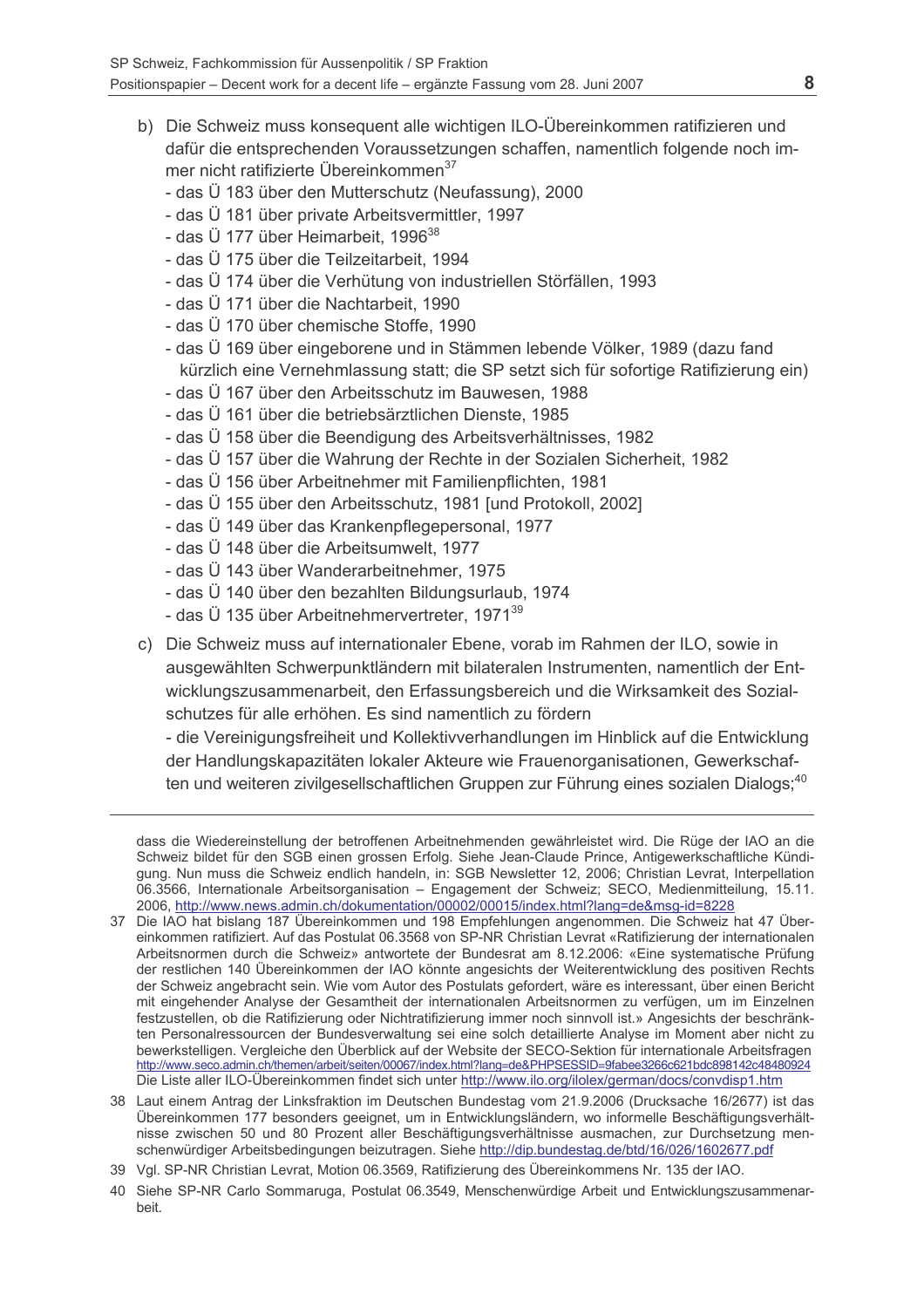- der Ausbau der Arbeitsverwaltung, der Arbeitsaufsicht und der Verwaltungsstrukturen im Bereich Sozialschutz:

- Präventionsstrategien im Bereich Sicherheit und Gesundheitsschutz am Arbeitsplatz;

- den Abschluss grenzüberschreitender Gesamtarbeitsverträge und von Globalen Rahmenabkommen;<sup>41</sup>

- Programme und Massnahmen für jene zahlreichen Menschen, die unter prekären Arbeitsverhältnissen oder im informellen Sektor ihre Existenz sichern müssen

## 4. Keine Handelsliberalisierung und Marktöffnung ohne Erhöhung der sozialen Sicherheit

ILO-Untersuchungen zeigen auf, dass im Zeitalter der Globalisierung jene Länder ihre Märkte nachhaltig öffnen können, die gleichzeitig am meisten für den Schutz ihrer Arbeitnehmenden tun. Das Beispiel verschiedener ostasiatischer Länder und die Integration mittel- und osteuropäischer Länder in den europäischen Binnenmarkt haben gezeigt, wie eine schnelle exportorientierte Industrialisierung zu hohem Wirtschaftswachstum führt und zugleich die Chance zunehmender Beschäftigung bieten kann. Es gibt aber auch niederschmetternde Gegenbeispiele. Umso mehr muss alles daran gesetzt werden. Bedingungen zu schaffen. die die innere öffentliche und soziale Sicherheit gewährleisten, die Demokratie fördern. Korruption entgegenwirken und für einen gerechten Wettbewerb sorgen. In den erfolgreichsten Ländern hat sich der Staat insbesondere zu Beginn der Öffnung nicht aus der Wirtschaft zurückgezogen, sondern im Gegenteil eine besonders aktive Rolle gespielt.

Die Europäische Union hat diese Erkenntnis unter dem Stichwort Flexicurity weiterentwickelt und aufgezeigt, dass einer aktiven Arbeitsmarktpolitik und Stärkung der sozialen Sicherheit unter den Bedingungen der Globalisierung eine Schlüsselrolle zukommt, um wirtschaftliche Vorteile realisieren und den sozialen Zusammenhalt wahren zu können.

Auch in der Schweiz wurde anlässlich der Abstimmungen über die Personenfreizügigkeit deutlich, dass aus politischen und sozialen Gründen jeder Öffnungsschritt von einer Verschärfung der Massnahmen gegen Lohn- und Sozialdumping begleitet sein muss.

Für die SP ist klar: Wirtschaftliche Wettbewerbsfähigkeit ist nur mit sozialer Sicherheit und sozialer Gerechtigkeit zu haben. Wirtschaftliche Effizienz und Arbeitsschutz müssen in einem Gleichgewicht zu einander stehen. Der Gestaltungsanspruch der SP liegt darin, die Chancen der Globalisierung zu nutzen, die Stärken des Marktes zu bewahren und seine Schwächen zu korrigieren. Die globalen Marktkräfte müssen auf politischem Weg sozial gestaltet und menschenwürdige Arbeit für alle gewährleistet werden. Dabei sind in regionaler Hinsicht angepasste Strategien erforderlich. Das Flexicurity-Konzept etwa setzt einen gefestigten und handlungsfähigen Staat voraus, wie wir ihn im Rahmen der OECD vorfinden, aber kaum in den meisten Ländern des Südens

## Die SP fordert deshalb:

- a) Die anlässlich der Erweiterung der Personenfreizügigkeit in der Schweiz verschärften flankierenden Massnahmen zur Bekämpfung von Lohn- und Sozialdumping müssen in aller Konsequenz umgesetzt und bei Bedarf weiter entwickelt werden.
- b) In allen Partnerstaaten, gegenüber denen die Schweiz sei es über die WTO, regionale Abkommen oder bilateralen Freihandelsabkommen - Schritte der Marktöffnung

<sup>41</sup> Siehe http://www.union-network.org/UNIsite/In Depth/Multinationals/GFAs-de.html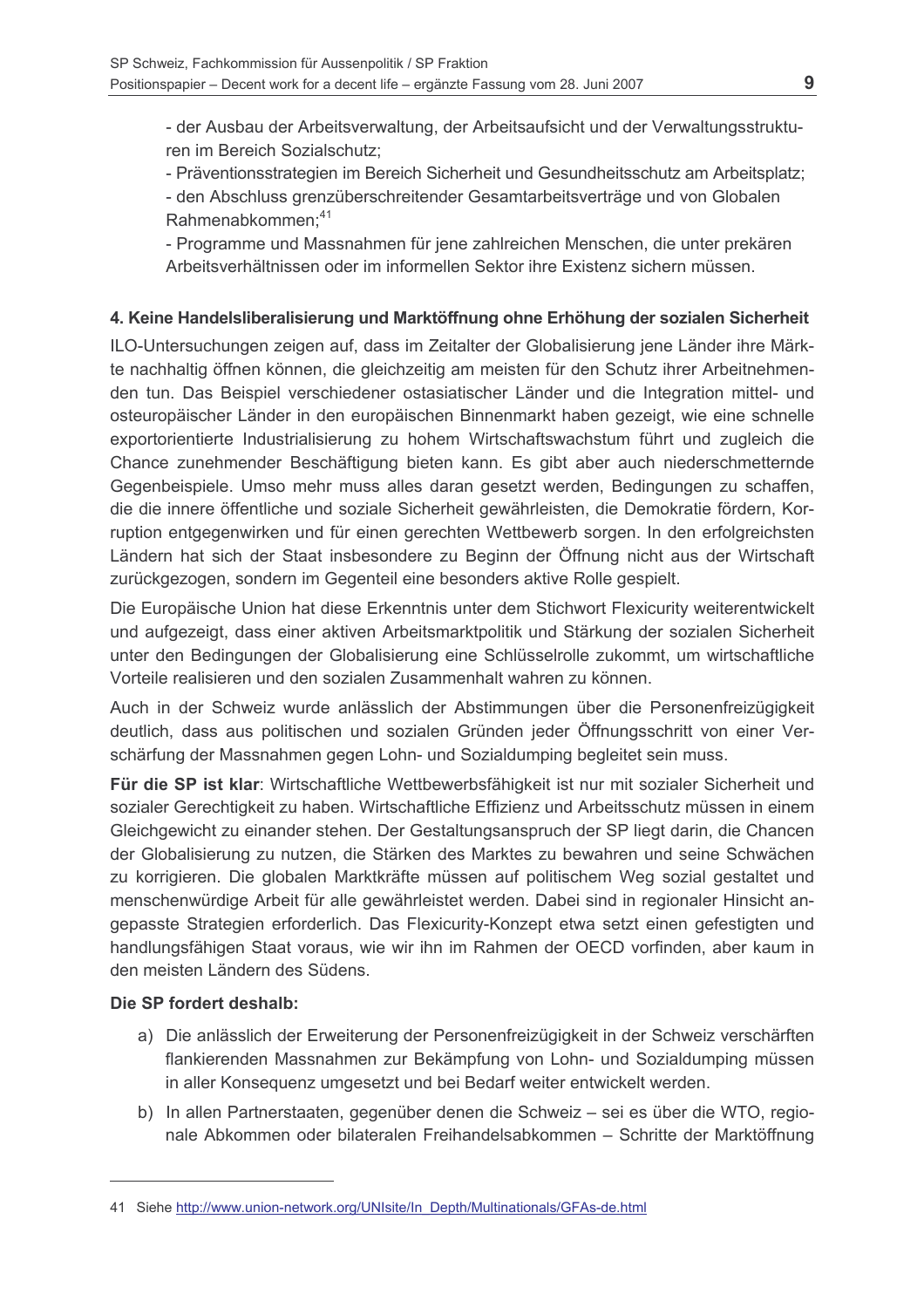fordert oder vertraglich absichert, soll die Schweiz dazu beitragen, dass hohe Sozialstandards und menschenwürdige Arbeitsbedingungen für alle gewahrt bleiben.<sup>42</sup>

- c) Die Schweiz soll in der WTO darauf hinwirken, dass die Verpflichtung zur Einhaltung der grundlegenden, international anerkannten Arbeitsnormen auch im Rahmen der Welthandelsordnung beachtet und durchgesetzt wird.<sup>43</sup> Zudem muss begleitend zu allen wichtigen Massnahmen eine Abschätzung der Auswirkung auf die Beschäftigung (Employment Impact Assessment) durchgeführt werden.
- d) Die Schweiz muss ihre Aussenhilfe in allen Ländern verstärken, in denen Handelsliberalisierungen zu sozialen Anpassungsprozessen führen.
- e) Die Erteilung der Investitions- und der Exportrisikogarantie ist an den Nachweis zu knüpfen, dass die beteiligten Geschäftspartner die Kernarbeitsnormen der ILO einhalten.

## 5. Entwicklungspolitik im Dienste menschenwürdiger Arbeit für alle

Die Produktionsketten haben sich im Zuge der Globalisierung massiv verlängert. Immer mehr lokale oder von Investoren aus Entwicklungsländern dominierte Zulieferfirmen fabrizieren Konsumprodukte, die von den grossen Markennamen in den OECD-Staaten abgesetzt werden. Diese Entwicklung schafft Chancen, aber auch Gefahren für die in der Produktion tätigen Arbeitnehmenden in den Entwicklungsländern. Exportorientierte Unternehmen schaffen Arbeitsplätze und können im Vergleich zum dominierenden informellen Sektor höhere Löhne bieten. Befördert durch die verschärfte Konkurrenz werden aber oft fundamentale Arbeitsbedingungen verletzt, besteht ein massives Gesundheitsrisiko und arbeiten die Menschen in einem permanenten Zustand struktureller Unsicherheit und Verwundbarkeit. Der Druck auf die Arbeitnehmenden in Entwicklungsländern wird zusätzlich verstärkt durch neue Management Methoden wie die just-in-time- und zero-inventory-Produktion (ohne Lagerhaltung) oder steigende Ansprüche an Qualität und kurze Lieferfristen. Viele Zulieferfirmen gegen diesen Druck der Abnehmer auf die Arbeitnehmenden weiter, was zu Überzeit, Arbeitskonflikten, hohen Fluktuationsraten und Qualitätseinbussen bei den Produkten führt. Hier eröffnet sich der Entwicklungspolitik ein neues Aufgabenfeld zur Durchsetzung menschenwürdiger Arbeitsbedingungen.<sup>44</sup>

Trotz globalisierungsbedingter Exportdynamik in vielen Entwicklungsländern bleibt zu beachten, dass 70% der Ärmsten nach wie vor in ländlichen Regionen leben und überwiegend von der Landwirtschaft abhängen. Die Schaffung voller und produktiver Beschäftigung und menschenwürdiger Arbeitsbedingungen steht und fällt mit Programmen zur ländlichen Entwicklung und Stärkung der Binnennachfrage.

Für die SP ist klar: Die Entwicklungspolitik muss in Entwicklungsländern gezielt die gewerkschaftliche Organisation fördern, das Vereinigungsrecht und des Recht auf Kollektivverhand-

<sup>42</sup> Vgl. SP-NR Carlo Sommaruga, Postulat 06.3617. Förderung der Menschenrechte und der Demokratie in Abkommen mit Drittstaaten.

<sup>43</sup> Zur Förderung der internationalen Arbeitsnormen in Handelsfragen vergleiche die Notiz des SECO http://www.seco.admin.ch/imperia/md/content/arbeit/internationalearbeitsfragen/arbeitsnormenhandel 07 04 d.pdf und die Einfache Anfrage 97.1059 von SP-NR Jean-Claude Rennwald. Sozialklausel in der Welthandelsordnung.

<sup>44</sup> SP-NR Margret Kiener Nellen und SP-NR Hildegard Fässler haben deshalb in der Wintersession 2006 anlässlich der Debatte über das Budget 2007 Anträge zur Erhöhung der Kredite für die öffentliche Entwicklungshilfe damit begründet, dass sich der Entwicklungszusammenarbeit zur Förderung menschenwürdiger Arbeit für alle ein neues Aufgabenfeld eröffnet, das mit zusätzlichen Mitteln ausgestattet werden muss.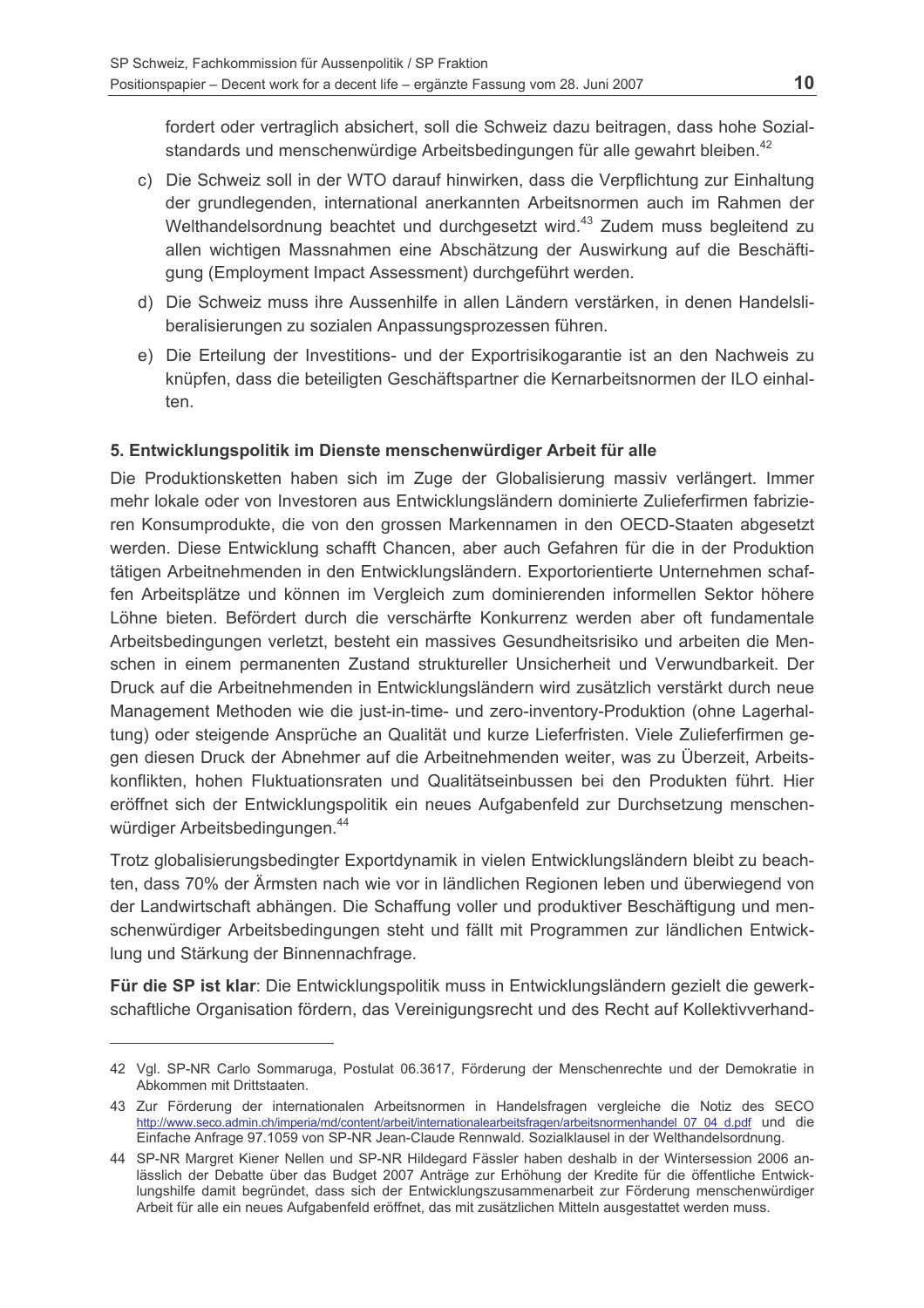lungen stärken und dazu beitragen, dass das Verbot der Zwangsarbeit durchgesetzt, die schlimmsten Folgen der Kinderarbeit unterbunden, die Nichtdiskriminierung am Arbeitsplatz beachtet und generell die Arbeitsbedingungen menschenwürdig ausgestaltet werden. Zudem soll sie beschäftigungsintensive Investitions- und Qualifizierungsprogramme durchführen und die ländliche Entwicklung mit dem Ziel einer wirksamen Verminderung der Armut fördern.

#### Die SP fordert deshalb:

- a) Die Agenda für menschenwürdige Arbeit muss in die nationalen und regionalen Strategien für Entwicklung und Armutsverminderung integriert werden, bei der Budgethilfe an Entwicklungsländer eine zentrale Rolle spielen und Teil der strategischen Partnerschaft zwischen staatlichen Entwicklungsagenturen und der Zivilgesellschaft werden.<sup>45</sup>
- b) Bieter, an die im Rahmen der Ausland- und Entwicklungshilfe finanzierte Aufträge vergeben werden, sind darauf zu verpflichten, die sozialen Grundrechte einzuhalten und menschenwürdige Arbeit zu fördern. Diese Bedingung ist auch ins Bundesgesetz über das öffentliche Beschaffungswesen aufgenommen werden.
- c) Die Schweiz muss die öffentlichen Mittel für die Entwicklungshilfe bis 2010 auf 0.56% und bis 2015 auf 0.7% des Bruttonationaleinkommens (BNE) erhöhen (Stand in den Jahren 2006 und 2007 aufgrund statistischer Tricks<sup>46</sup>: 0.40%). Durch ein ständiges Monitoring und weitere Massnahmen zur Qualitätssicherung muss gewährleistet sein. dass die Ziele der Entwicklungszusammenarbeit - namentlich Armutsreduktion, Empowerment der Arbeitnehmerseite und von Frauen sowie Schaffung von Arbeitsplätzen unter menschenwürdigen Bedingungen - tatsächlich erreicht werden.
- d) Es sind geeignete Konzepte und Instrumente zu entwickeln, damit Gastarbeiterinnen und Gastarbeiter Anreize erhalten, die für ihre Familien bestimmten Überweisungen (Remittances) freiwillig zur Schaffung von Arbeitsplätzen im Empfängerland einzusetzen. Die dortigen Arbeitsbedingungen müssen den Forderungen der IAO-Kampagne für menschenwürdige Arbeit gerecht werden.<sup>47</sup>

## 6. Die gesellschaftliche Verantwortung der Unternehmen entwickeln und durchsetzen

Menschenwürdige Arbeitsbedingungen sind nicht nur eine Aufgabe von Rechtsvorschriften. Kollektivverhandlungen und Überwachung, sondern liegen ebenso in der gesellschaftlichen Verantwortung von Unternehmen (Corporate Social Responsibility, CSR) und der Konsumenten und Konsumentinnen.

Labels: Ein wichtiger Ansatz bilden Labels, die dem Konsumenten und der Konsumentin helfen, beim Griff in das Regal erkennen zu können, ob bei der Herstellung und Vermarktung dieser Produkte ökologische, soziale und ethische Qualitätsstandards eingehalten worden sind. Ein Überblick des Eidgenössischen Büros für Konsumentenfragen zeigt allerdings, dass heute eine verwirrend grosse Vielzahl von Labels besteht und nur eine Minderheit auf

<sup>45</sup> Vgl. SP-NR Carlo Sommaruga, Postulat 06.3549, Menschenwürdige Arbeit und Entwicklungszusammenarbeit.

<sup>46</sup> So die Berücksichtigung der Unterstützung von AsylbewerberInnen aus Entwicklungsländern im ersten Aufenthaltsjahr, 50% des Anschaffungspreises (!) bei der Überlassung von liquidiertem Armeematerial für humanitäre Zwecke oder die Aufwendungen des Bundes für die drei Genfer Sicherheitszentren, was alles bei Lichte betrachtet mit Entwicklungshilfe nichts zu tun hat.

<sup>47</sup> Vgl. SP-NR Carlo Sommaruga, Postulat 06.3547, Verwendung von Geldüberweisungen der Gastarbeiterinnen und Gastarbeiter zur Schaffung von menschenwürdigen Arbeitsplätzen (der Bundesrat beantragt die Annahme des Postulates).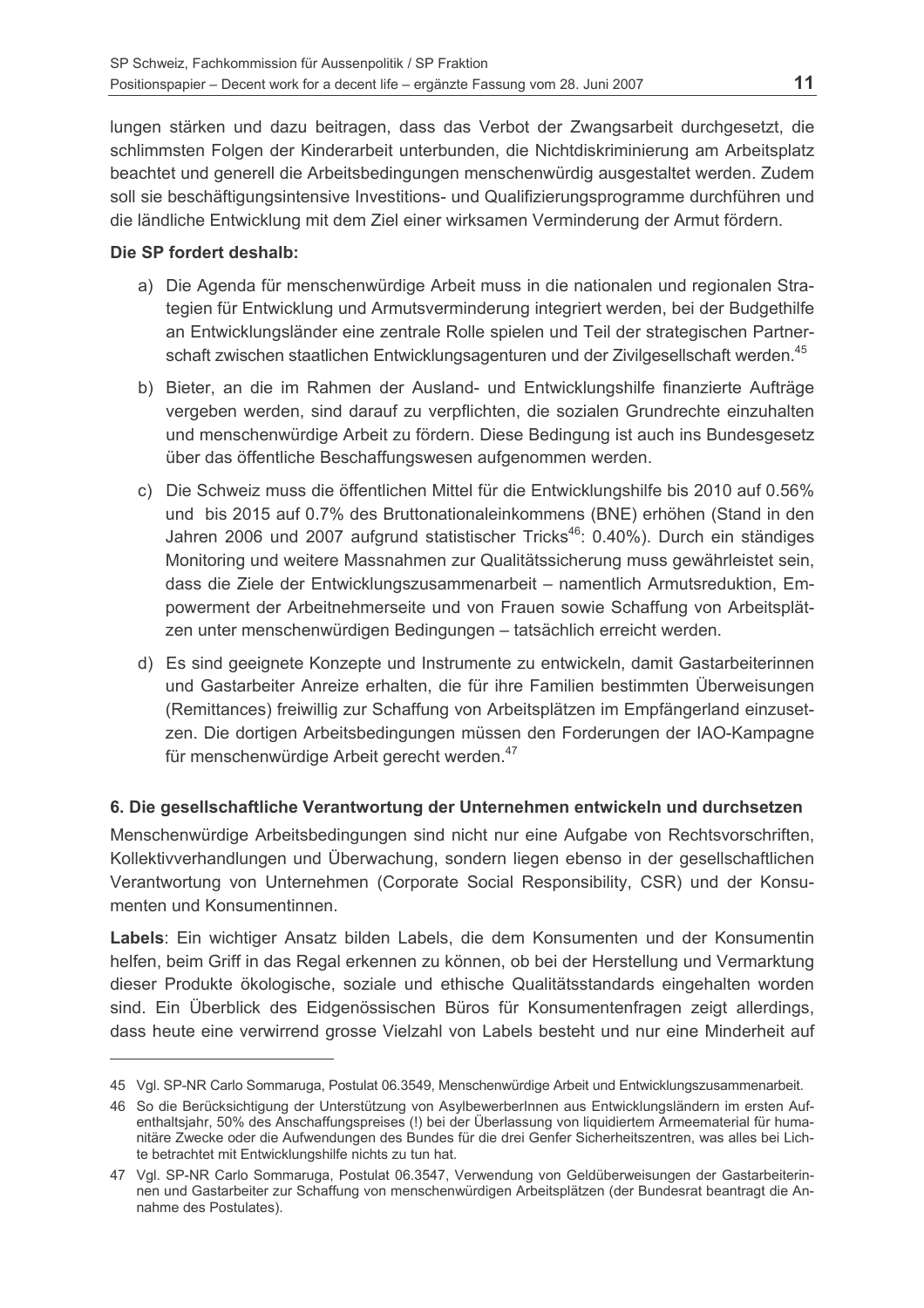die Beachtung menschenwürdiger Arbeitsbedingungen, d.h. von Sozialstandards abzielt.<sup>48</sup> Damit Labels einen echten Mehrwert erbringen, müssen sie Anstrengungen auszeichnen, die deutlich über die Einhaltung der ohnehin akzeptierten Minimalstandards hinausgehen. Zudem sollten Begriffe wie "fairer Handel" - ähnlich wie das Label "aus biologischem Anbau" - geschützt werden können.

Guidelines: Damit Verhaltenskodices von einzelnen Unternehmen über ihre gesellschaftliche Verantwortung (Corporate Social Responsibility, CSR) nicht allein dem Reinwaschen des Images dienen, müssen diese Kodices mindestens die anerkannten internationalen Qualitätskriterien wie die ILO- und UNO-Menschenrechts-Übereinkommen erfüllen. Zudem müssen die Unternehmen die notwendigen Massnahmen zur Erfüllung dieser Anforderungen ergreifen und soziale, ökologische und menschenrechtliche Managementsysteme einführen. Schliesslich ist unabdingbar, dass unabhängige Stellen die Erfüllung dieser Kodices periodisch überprüfen und bei Verstössen in geeigneter Form eingreifen können.

SA 8000: Das wohl wichtigste Managementsystem, das ein Lieferant benutzen kann, um zu beweisen, dass er internationale Arbeitsnormen und Sozialstandards einhält, ist der SA 8000 (Social Accountability International, SAI).<sup>49</sup> Diese Norm wurde 1997 im Rahmen eines Multistakeholder-Prozesses, an dem sich Vertreter aller wichtigen Anspruchsgruppen beteiligten, erarbeitet. SA 8000 beruht auf den wichtigsten ILO-Normen und weiteren Menschenrechtskonventionen. Darüber hinaus fordert er die Einhaltung von nationalen Gesetzen und, wo diese für den Arbeitnehmer vorteilhafter sind, von SA-8000-spezifischen Vorgaben.

- Verbot von Kinder- und Zwangsarbeit.  $\blacksquare$
- Gesundheit und Arbeitssicherheit.  $\bullet$
- Vereinigungsfreiheit und Recht zu Kollektivverhandlungen.
- Diskriminierungsverbot.
- Verbot von Disziplinierungsmassnahmen.  $\bullet$
- Maximale Wochenarbeitszeit: 48 Stunden (plus maximal 12 Stunden Überzeit/Woche). Mindestens ein freier Tag pro Woche, Überstundenentschädigung.
- · Existenzsichernde Löhne.

Die Kontrolle dieser Vorgaben sowie die Zertifizierung erfolgt durch unabhängige Auditoren. Bei Nichterfüllung der Vorgaben wird das Zertifikat nicht vergeben und das Unternehmen wird angehalten, die Missstände zu beheben. Dank ausführlicher Umsetzungsrichtlinien und klarer Kontrollbestimmungen verfügt SA 8000 über eine hohe Glaubwürdigkeit.

BSCI: Interessierte Handelsunternehmen und Grossverteiler haben über den Europäischen Verband des Handels (Foreign Trade Association, FTA) mit dem BSCI<sup>50</sup> ein weiteres Instrument geschaffen, um bei Zulieferfirmen soziale Standards durchzusetzen. Der BSCI beruht auf einem Verhaltenskodex, einem Fragebogen zur Lieferantenevaluation, einem Mechanismus zur Sensibilisierung und Kontrolle der Lieferanten (externe Audits) sowie einer Datenbank, welche den Detailhandelsunternehmen Zugang zu allen BSCI-Kontrollberichten verschafft. Der BSCI Verhaltenskodex beinhaltet die meisten SA-8000-Forderungen, darunter auch das Recht auf gewerkschaftliche Organisation und Kollektivverhandlungen. Exis-

<sup>48</sup> Eidgenössisches Büro für Konsumentenfragen, Labeltabelle, 12. Juni 2006. http://www.konsum.admin.ch/imperia/md/content/publikationen/infoblatt/labeltabelle.pdf?PHPSESSID=8768a 64a5f8b87d48dec9aa09eff1154

<sup>49</sup> Siehe www.sa8000.org

<sup>50</sup> Siehe http://www.bsci-eu.org/content.php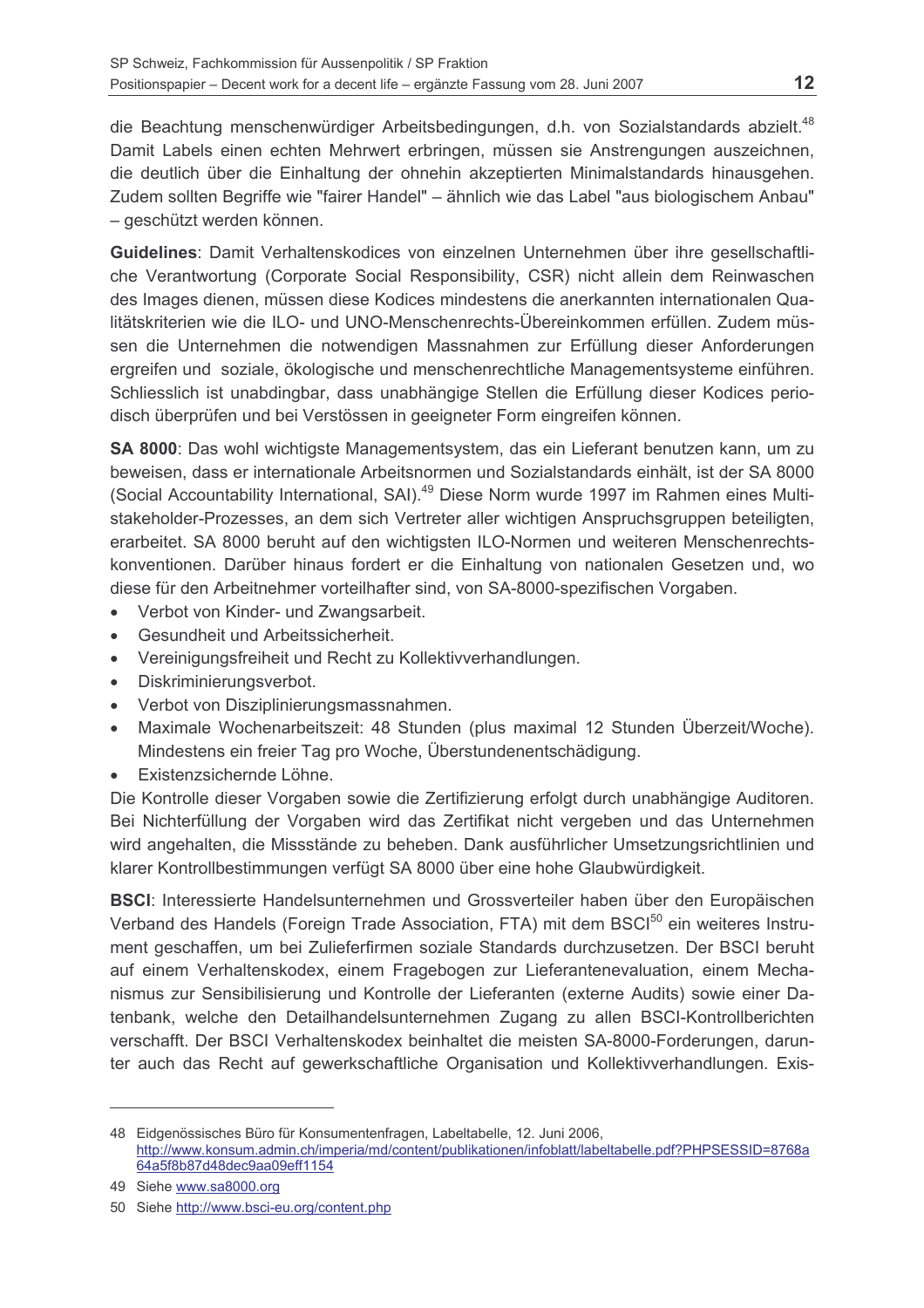tenzsichernde Löhne werden vom BSCI jedoch nicht als Mindestanforderung, sondern als erstrebenswertes Ziel definiert. Die Einhaltung der BSCI Verhaltensrichtlinien wird durch SAIakkreditierte Auditoren geprüft. Die Auditsberichte dienen den Einkäufern als Informationsguelle. Bei Nichteinhaltung der Anforderungen wird die Behebung der Missstände innerhalb maximal eines halben Jahres überprüft. Liegt bei SA8000 die ganze Verantwortung - und damit auch die Kosten – für die Zertifizierung beim Lieferanten, so strebt der BSCI an, dass sich die Detailhandelsunternehmen daran beteiligen.

Durchsetzung: In der Schweiz unterstützen spezialisierte Beraterfirmen wie BSD GmbH<sup>51</sup> und Neosys AG<sup>52</sup> Firmen und die öffentliche Hand bei der Durchsetzung des SA 8000, des BSCI und weiterer Sozialstandards. Auch das SECO unterhält im Rahmen der wirtschaftlichen Entwicklungszusammenarbeit Programme, um Öko- und Sozialstandards weltweit durchzusetzen. Ein wichtiges Instrument ist die Ausbildung und das Coaching von lokalen Konsulenten in Entwicklungsländern (z.B. Cleaner Production Centers), die Lieferanten in Entwicklungsländern für externe Audits gemäss Umweltstandards. ISO 14'000. SA8000 oder BSCI vorbereiten können.<sup>53</sup> Frühere Erfahrung zeigten, dass Lieferanten nach einem ersten Audit oft wenig Fortschritte bezüglich Einhaltung von internationalen Arbeitsstandards machten. Deshalb ist die Begleitung von Lieferanten durch lokale Konsulenten vor und nach dem externen Audit zentral.<sup>54</sup> Das Cleaner Production Center Marokko hilft zum Beispiel Lieferanten von Coop und Migros, sich selbst gegenüber dem BSCI Kodex zu evaluieren.<sup>55</sup>

Für die SP ist klar: Damit die gewaltige Nachfragemacht der Konsumenten und Konsumentinnen zur Hebung ökologischer, sozialer und ethischer Qualitätsstandards zum Tragen kommt, braucht es - neben dem unverzichtbaren Engagement der Privatwirtschaft, der Gewerkschaften und spezialisierter Nichtregierungsorganisationen aus Nord und Süd – auch begleitende Massnahmen des Staates.

## Forderung der SP Schweiz

- a) Unternehmen sind im Obligationenrecht darauf zu verpflichten, in ihren Geschäftsberichten die Wahrnehmung ihrer gesellschaftlichen Verantwortung, namentlich mit Bezug auf die Einhaltung sozialer, ökologischer und menschenrechtlicher Normen, darzulegen.<sup>56</sup>
- b) Anbieter nachhaltiger Produkte aus Entwicklungsländern sind bei deren Vermarktung zu unterstützen. Es braucht eine gezielte Förderung aller Fair Trade Bemühungen, beispielsweise durch das Swiss Import Promotion Programme (SIPPO).
- c) Der Staat soll dazu beitragen, dass Verhaltenskodices, Managementsysteme, Labels und globale Rahmenabkommen aufeinander abgestimmt sind. Die Schweiz soll dazu beitragen, dass dafür auf internationaler Ebene einheitliche Qualitätskriterien entwickelt werden. Sie sollen dem Konsumenten und der Konsumentin ermöglichen zu

<sup>51</sup> Siehe www.bsd-net.com. Die Firma hat zum SA8000 Standard ein Handbuch veröffentlicht. Siehe http://www.bsd-net.com/docs/handbooksa8000\_d.pdf

<sup>52</sup> Siehe http://www.neosys-ag.ch

<sup>53</sup> Siehe http://www.seco-cooperation.ch/entwicklungsarbeit/00489/index.html?lang=en&PHPSESSID

<sup>54</sup> Siehe http://www.cleanclothes.org/ftp/05-quick fix.pdf

<sup>55</sup> Nach Angaben von Christophe Margot, Neosys AG.

<sup>56</sup> Auch Frankreich hat 2003 im Rahmen der Nouvelles Régulations économiques eine entsprechende Norm geschaffen.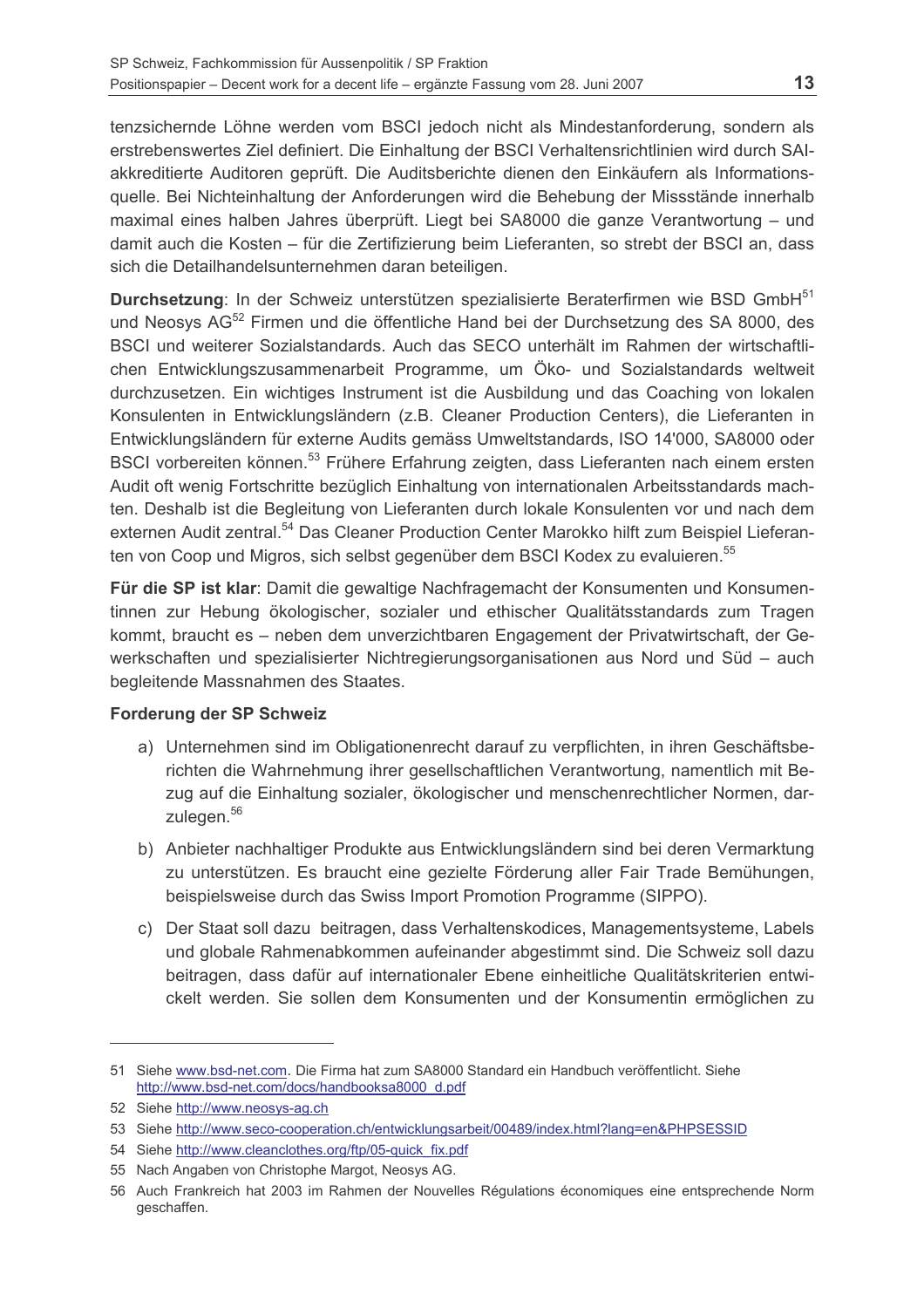überprüfen, dass eingeführte Waren und Dienstleistungen unter Einhaltung sozialer, ökologischer und menschenrechtlicher Mindeststandards erarbeitet worden sind. Die Schweiz soll mit internationalen Organisationen und gleich gesinnten Partnerstaaten geeignete Förderinstrumente bereitstellen, damit die kostspieligen Beratungsleistungen und Kontrollen, die mit Labels und Zertifizierungssystemen verbunden sind, so finanziert werden, dass sie sich nicht als Marktzutrittshürden auswirken.

- d) Es braucht gezielte Massnahmen, um die Schweizer Bevölkerung über die Arbeitsbedingungen im Ausland und die Tragweite von Labels zu sensibilisieren. Auch Schweizer Unternehmen sind gezielt über die ILO-Arbeitsstandards, soziale Managementsysteme, Labels und globale Rahmenabkommen zu informieren.
- e) Die Schweiz soll über ihre Instrumente der Entwicklungszusammenarbeit gezielt zum Aufbau von lokalen Kapazitäten zur Sensibilisierung und Information von Unternehmen in Entwicklungsländern über Verhaltenskodices, Managementsysteme, Labels und Globale Rahmenabkommen beitragen. Es braucht Projekte, um in diesen Staaten eine effektive Arbeitsgesetzgebung zu schaffen, Arbeitsinspektorate (inkl. Arbeitssicherheit und Gesundheitsschutz) einzurichten und den sozialen Dialog durch Unterstützung von Arbeitgeber- und Arbeitnehmerorganisationen (inkl. Streitschlichtungsmechanismen) zu fördern. Zivilgesellschaftliche Gruppen sind zu unterstützen und befähigen, damit sie die vorhandenen nationalen und internationalen Beschwerdeverfahren nutzen können.

## 7. Uno-Normen für die Verantwortlichkeit transnationaler Unternehmen

Mit dem 1999 lancierten Global Compact hat die UNO – wie zuvor die OECD mit ihren Leitsätzen für multinationale Unternehmen - einen freiwilligen Verhaltenscodex für Unternehmen lanciert. Es ist aber nicht bekannt, ob die Unternehmen, die den Global Compact unterzeichnet haben, die darin vereinbarten Menschenrechts-, Umwelt- und Sozialstandards erfüllen. Weder der Global Compact noch die OECD sehen eine unabhängige Überprüfung oder Sanktionsmöglichkeiten vor. Deshalb fordern Organisationen wie Amnesty International verbindliche Richtlinien für Unternehmen. Die Firmen müssen sich insbesondere bereit erklären. gegenüber der Öffentlichkeit Rechenschaft darüber abzulegen, wie sie ihre Verantwortung für die die vereinbarten Standards wahrnehmen. Unternehmen, die den Anforderungen nicht genügen und keine Bereitschaft zeigen, ihr Verhalten zu verbessern, sollen ausgeschlossen und öffentlich bekannt gemacht werden können.

Höhere Verbindlichkeit wird mit den «Uno-Normen für die Verantwortlichkeit transnationaler Unternehmen und anderer Wirtschaftsunternehmen im Hinblick auf die Menschenrechte» angestrebt, die zurzeit zur Diskussion stehen. Das im August 2003 von der UNO-Unterkommission für die Förderung und den Schutz der Menschenrechte verabschiedete Dokument stützt sich überwiegend auf die Kernarbeitsnormen der ILO und das im UNO-Recht verankerte Menschenrecht sowie einige Umweltpakte.<sup>57</sup> Diese Uno-Normen sind umfassender als

<sup>57</sup> Siehe Special Representative of the Secretary-General on human rights and transnational corporations and other business enterprises, Introduction, http://www.ohchr.org/english/issues/trans\_corporations/index.htm; vergleiche auch folgende Studien der Friedrich-Ebert-Stiftung/Büro Genf: Theo Ratgeber, UN Norms on the responsibility of Transnational Corporations, 2006, http://www.fes-geneva.org/publications/OccasionalPapers/FESOccPapers22.pdf FES, Nils Rosemann, UN Norms on Corporate Human Rights Responsibilities, 2005, http://www.fesgeneva.org/publications/OccasionalPapers/FESOccPapers20.pdf;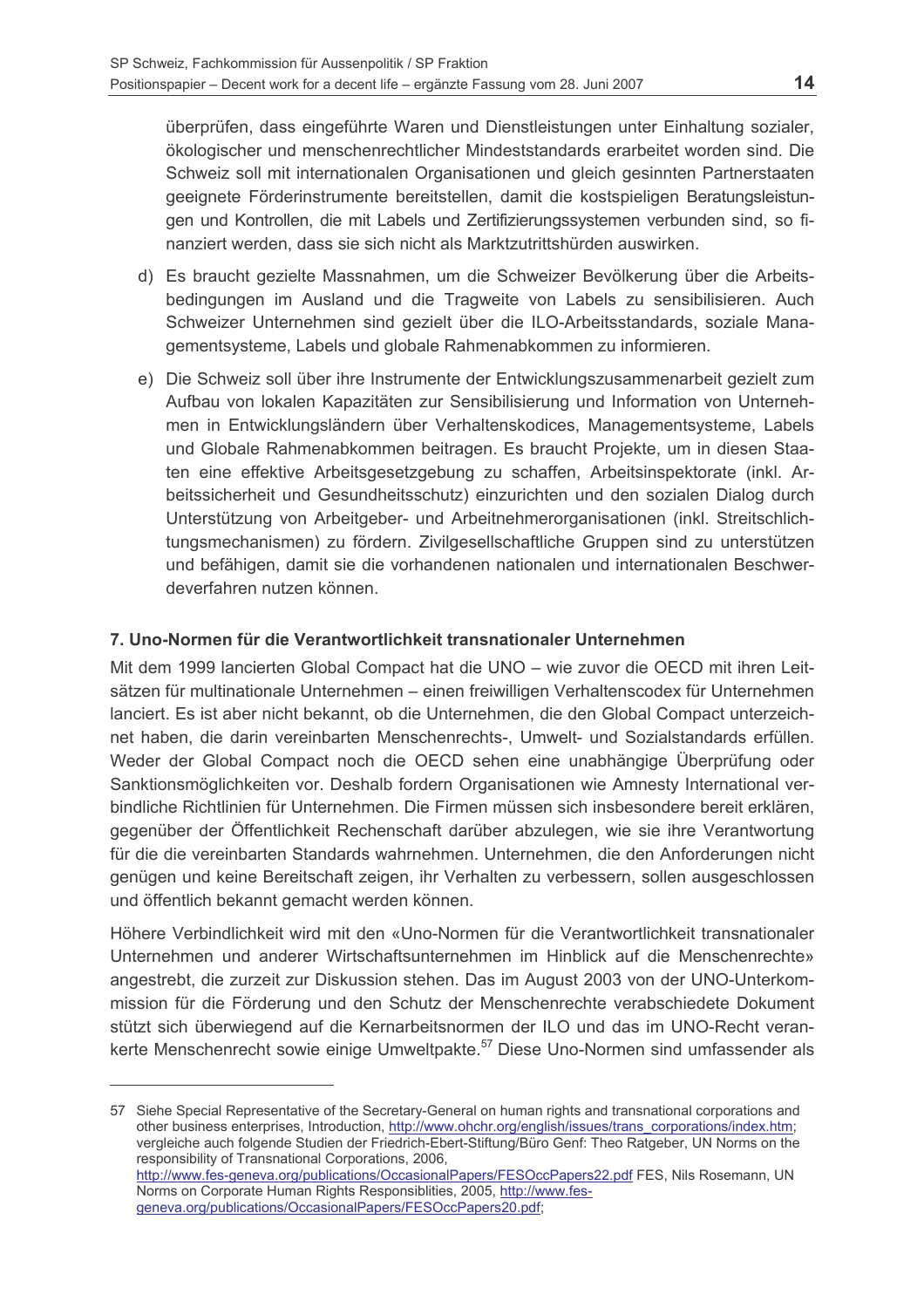der Global Compact und bieten den Unternehmen, aber auch NGOs und Staaten klare Handlungsnormen und Kriterien zur Beurteilung. Sie bilden einen ersten Schritt von freiwilligen Richtlinien hin zur Schaffung klarer rechtlicher Verpflichtungen in diesem Gebiet.<sup>58</sup>

Die Schweiz beteiligte sich aktiv an der Diskussion dieses Entwurfs. Sie unterstützt das daraus hervorgegangene Mandat des Sonderbeauftragten des Uno-Generalsekretärs für Fragen der Menschenrechte und transnationaler Unternehmen sowie anderer Wirtschaftsunternehmen. Der Sonderbeauftragte John Ruggie wird voraussichtlich im Sommer 2007 seinen Schlussbericht vorlegen. Der Bericht wird sich auch zum Inhalt des Normen-Entwurfs der Subkommission und zur Verantwortung der Staaten bei der Reglementierung und der Kontrolle der Unternehmen näher äussern und diesbezügliche Empfehlungen abgeben.<sup>59</sup>

## Forderung der SP Schweiz

- a) Der Bundesrat soll sich dafür einsetzen, dass die «Uno-Normen für die Verantwortlichkeit transnationaler Unternehmen und anderer Wirtschaftsunternehmen im Hinblick auf die Menschenrechte» und andere entsprechende Dokumente in der Öffentlichkeit bekannt gemacht und von den Unternehmen tatsächlich angewendet werden. In der Schweiz soll der Normen-Entwurf der Subkommission einen Massstab für alle rechtlichen und administrativen Massnahmen auf diesem Gebiet bilden
- b) Die Schweiz soll sich aussenpolitisch dafür einsetzen, dass die «Uno-Normen für die Verantwortlichkeit transnationaler Unternehmen und anderer Wirtschaftsunternehmen im Hinblick auf die Menschenrechte» fortentwickelt und Menschenrechts-, Umwelt- und Sozialstandards für Wirtschaftsunternehmen völkerrechtlich verpflichtend werden.

# 8. Sozial- und Ökostandards und öffentliches Beschaffungswesen

Bund. Kantone und Gemeinden beschaffen pro Jahr für rund 33 Milliarden Franken Güter. Dienst- und Bauleistungen. Diese Summe entspricht 25% der Staatsausgaben und etwa 8% es BIP. Diese Beschaffungstätigkeit wirkt sich auf soziale und ökologische Bedingungen aus. Dies soll und kann ausgenutzt werden. Das Beschaffungsrecht lässt ein erhebliches Mass an sozialer und ökologischer Gestaltung zu. Die Grenze ist dort, wo Sozial- und Ökolabels den Wettbewerb unerlaubt einschränken. Das Beschaffungsrecht darf aber technische Vorschriften zur Hebung des Ökostandards enthalten. Die Grenze für die Berücksichtigung ökologischer Kriterien ist deren Leistungsbezogenheit. Das schliesst Verfahrensvorschriften (Normen zur Hebung der Qualität von Managementsystemen) aus. Die soziale Dimension ist anders ausgestaltet. Hier enthält das Beschaffungsrecht Zulassungskriterien: Es wird zur Offertstellung nur zugelassen, wer bestimmte soziale Voraussetzungen – wie gleicher Lohn für Mann und Frau – erfüllt. Die Einhaltung sozialer Minimalstandards in Entwicklungsländern kann hier durchaus ebenfalls ein Kriterium unter anderen sein.

Die Politiken zur Umsetzung ökologischer und sozialer Normen im öffentlichen Beschaffungswesen werden unter dem Begriff «Integrierte Produktepolitik» (IPP) zusammengefasst. «Mittels der Schaffung besserer nationaler und internationaler Rahmenbedingungen bemüht sich der Bundesrat um eine Verlagerung der Nachfrage seitens der öffentlichen Hand und der Privaten auf Produkte, die hohen wirtschaftlichen, ökologischen und sozialen Standards

<sup>58</sup> Siehe Amnesty International, The UN Human Rights Norms For Business: Towards Legal Accountability, London 2004, http://web.amnesty.org/library/pdf/IOR420022004ENGLISH/\$File/IOR4200204.pdf

<sup>59</sup> Bundesrat, Antwort auf Motion 06.3591 von SP-NR Evi Allemann, Uno-Konvention über Corporate Accountability.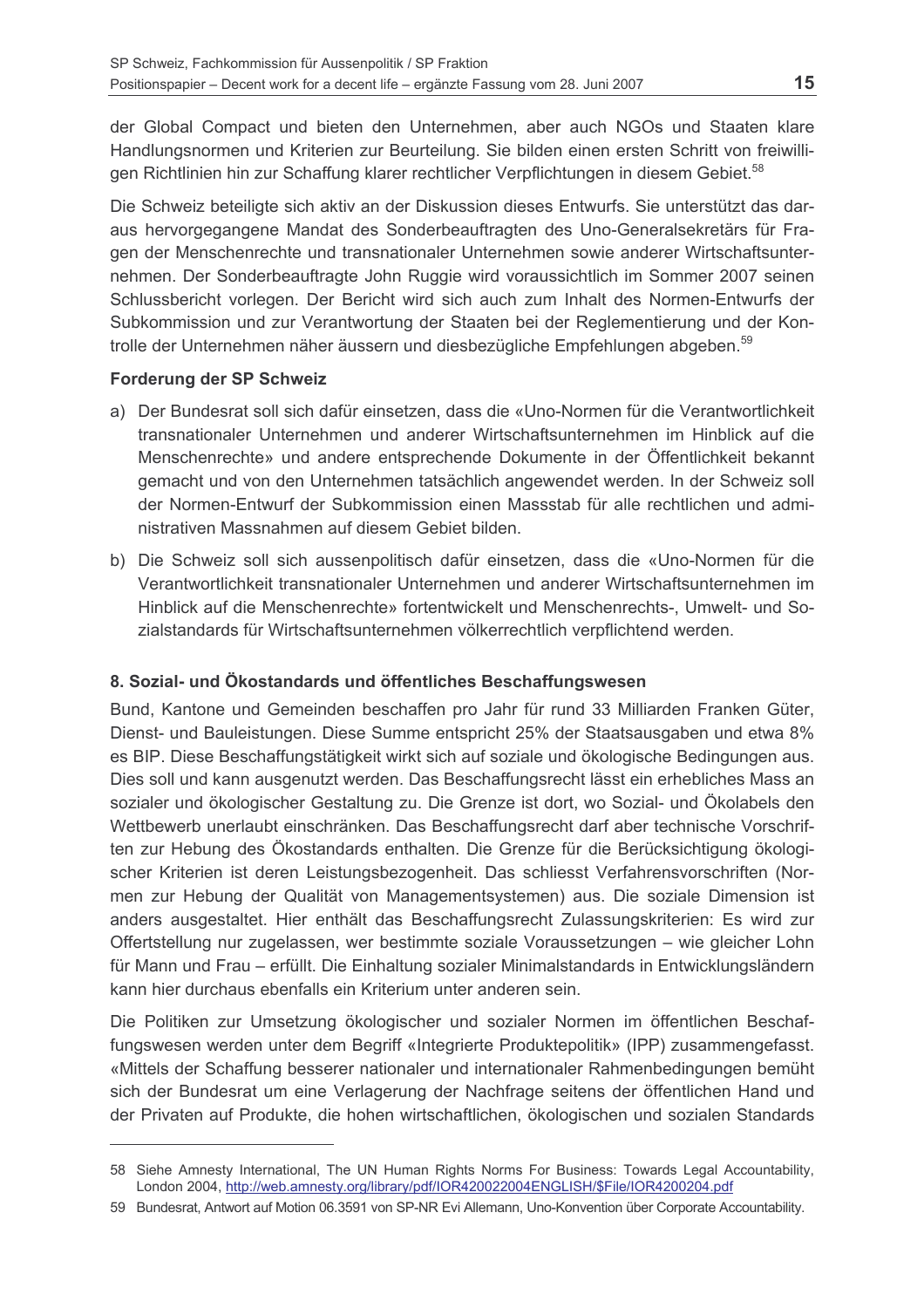entsprechen. Produkte und Dienstleistungen sollen neu über ihren gesamten Lebenszyklus (Planungs-, Herstellungs-, Nutzungs- und Entsorgungsphase) hohen wirtschaftlichen, ökologischen und sozialen Anforderungen genügen», schrieb der Bundesrat 2002 in seiner Strategiebericht Nachhaltige Entwicklung.<sup>60</sup> Dieser Bericht wird 2007 neu aufgelegt. Auch die Integrierte Produktepolitik wird darin weiter spezifiziert und ausgebaut werden.

Es gibt mittlerweile viele Umsetzungsschritte. Am weitesten fortgeschritten ist im Rahmen der Beschaffungspolitik das Instrument zur Durchsetzung der Lohngleichheit zwischen Mann und Frau. Hier finden konkrete Kontrollen statt.<sup>61</sup> Bei der Durchsetzung sozialer Kriterien mit Bezug auf den globalisierten Wettbewerb steht die Schweiz aber noch ganz am Anfang.<sup>62</sup> Armasuisse hat ein Instrumentarium entwickelt, um entsprechende Normen zu überprüfen.<sup>63</sup> Federführend ist das Bundesamt für Umwelt.<sup>64</sup> Dieses ist auch auf UNO-Ebene engagiert. um die Nachhaltigkeit von Konsum und Produktion – u.a. über das öffentliche Beschaffungsrecht – zu stärken (so genannter Marrakesch-Prozess).<sup>65</sup> Neben der UNO arbeiten auch die OECD<sup>66</sup> und die EU<sup>67</sup> daran, soziale und ökologische Normen vermehrt im internationalen Recht und der internationalen Praxis zu verankern, einschliesslich des Beschaffungswesens.

**Für die SP ist klar**: Die öffentliche Hand – aber auch Grossverteiler wie Coop und Migros<sup>68</sup> - tragen im Rahmen ihrer Beschaffungen eine grosse Verantwortung. Bei der Beschaffung von Produkten und Dienstleistungen sind nicht nur wirtschaftliche, sondern auch soziale. ethische und ökologische Aspekte zu berücksichtigen. In der heutigen globalisierten Welt muss entlang der gesamten Produktionskette sichergestellt werden, dass Sozial- und Ökologiestandards tatsächlich beachtet werden.

#### Die SP fordert deshalb:

a) Bund, Kantone und Gemeinden sollen im Rahmen des öffentlichen Beschaffungswesens alle Lieferanten und Leistungserbringer gesetzlich und vertraglich darauf verpflichten, bei der Ausführung des Auftrags die Bestimmungen der Kern-Übereinkom-

<sup>60</sup> Bundesrat, Strategie Nachhaltige Entwicklung 2002, Kapitel 3.2 Handlungsfeld Finanzpolitik, Massnahme 4: Einführung einer integrierten Produktepolitik, http://www.are.admin.ch/imperia/md/content/are/nachhaltigeentwicklung/strategie/4.pdf?PHPSESSID=698a8666e40af52d77fb93ba64de4a1e

<sup>61</sup> Marianne Geisser und Sajeela R. Schmid: «Aufträge der öffentlichen Hand verlangen Lohngleichheit», in: Die Volkswirtschaft, 1.9.2005, http://www.seco-admin.ch/imperia/md/content/publikationenundformulare/ regelmaessigepublikationen/dievolkswirtschaft/2005/248.pdf

<sup>62</sup> Zur ökologischen und sozialen Beschaffung von Textilien: Fachtagung von Helvetas und SECO, 30.11.2006, http://www.helvetas.ch/wDeutsch/topic\_themes/biobaumwolle/Tagung.asp

<sup>63</sup> Zum Gütesiegel «Approved by armasuisse» siehe http://www.approved.ch/. Lizenznehmer verpflichten sich bei Nichteinhaltung zu Konventionalstrafen. Werden solche verhängt, so wird der vereinbarte Geldbetrag dazu verwendet, beim Lizenznehmer und dessen Zulieferfirmen Qualifizierungsprogramme durchzuführen.

<sup>64</sup> Siehe Bundesamt für Umwelt (BAFU). Fachstelle «Umsetzung der Integrierten Produktpolitik: Umweltorientierte öffentliche Beschaffung», http://www.bafu.admin.ch/produkte/02076/index.html?lang=de

<sup>65</sup> Siehe http://www.un.org/esa/sustdev/sdissues/consumption/Marrakech/conprod10Y.htm. Grossbritannien spielt im Marakesch-Prozess eine besonders aktive Rolle; siehe http://www.mtprog.com/Marrakech.aspx

<sup>66</sup> OECD. Greener public purchasing http://www.oecd.org/document/21/0.2340.en 2649 34281 37414933 1 1 1 1 1.00.html

<sup>67</sup> Europäische Kommission, Interpretierende Mitteilung über die Auslegung des gemeinschaftlichen Vergaberechts und die Möglichkeiten zur Berücksichtigung sozialer Belange bei der Vergabe öffentlicher Aufträge, KOM(2001) 566, http://eur-lex.europa.eu/LexUriServ/site/de/com/2001/com2001 0566de01.pdf; Interpretierende Mitteilung über das auf das Öffentliche Auftragswesen anwendbare Gemeinschaftsrecht und die Möglichkeiten zur Berücksichtigung von Umweltbelangen bei der Vergabe öffentlicher Aufträge [KOM(2001) 274, http://eur-lex.europa.eu/LexUriServ/site/de/com/2001/com2001\_0274de01.pdf.

<sup>68</sup> Auch Grossverteiler wie Coop (siehe http://www.coop.ch/nachhaltigkeit/default-de.htm) und Migros (siehe http://www.migros.ch/Migros\_DE/Content/UeberMigros/Nachhaltigkeit/) bekennen sich zur Nachhaltigkeit.